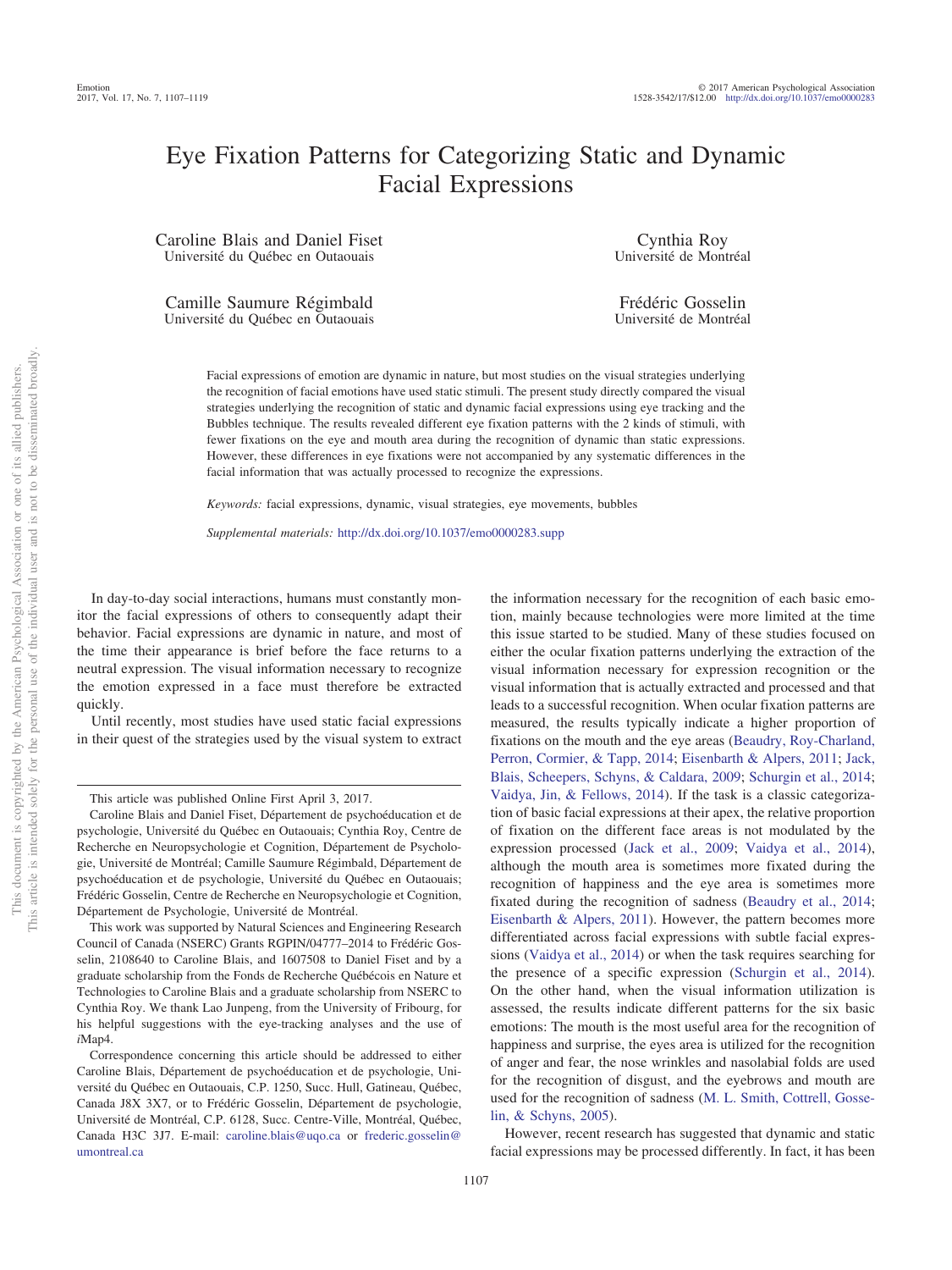shown that they are processed in partially different brain structures [\(Humphreys, Donnelly, & Riddoch, 1993;](#page-11-2) [Schultz & Pilz, 2009\)](#page-11-3) and that dynamic expressions lead to a greater activation of many structures known for their involvement in facial expression processing [\(Kilts, Egan, Gideon, Ely, & Hoffman, 2003;](#page-11-4) [LaBar,](#page-11-5) [Crupain, Voyvodic, & McCarthy, 2003;](#page-11-5) [Sato, Kochiyama, Yo](#page-11-6)[shikawa, Naito, & Matsumura, 2004;](#page-11-6) [Trautmann, Fehr, & Herr](#page-12-3)[mann, 2009\)](#page-12-3). Moreover, many studies have revealed a different performance with dynamic compared to static facial expressions [\(Ambadar, Schooler, & Cohn, 2005;](#page-10-1) [Chiller-Glaus, Schwaninger,](#page-10-2) [Hofer, Kleiner, & Knappmeyer, 2011;](#page-10-2) [Cunningham & Wallraven,](#page-10-3) [2009;](#page-10-3) [Hammal, Gosselin, & Fortin, 2009;](#page-11-7) [Matsuzaki & Sato,](#page-11-8) [2008\)](#page-11-8). Thus, dynamic facial expressions have gradually started to be used in studies aiming to reveal the visual strategies underlying facial emotion recognition.

A few studies have measured the ocular fixation patterns occurring during the processing of visual scenes containing dynamic facial stimuli [\(Coutrot & Guyader, 2014;](#page-10-4) [Võ, Smith, Mital, &](#page-12-4) [Henderson, 2012\)](#page-12-4) or during the processing of dynamic facial expressions [\(Buchan, Paré, & Munhall, 2007;](#page-10-5) [Lischke et al.,](#page-11-9) [2012\)](#page-11-9). However, the stimuli used in these studies had a long duration and did not present the ocular fixation pattern specifically occurring while the emotion was expressed. Moreover, the eye movements occurring during the recognition of static and dynamic facial expressions have, to the best of our knowledge, never been directly compared using the same set of actors.

There have also been a few studies that measured the facial information and/or motion utilization during the processing of dynamic facial expressions. [Blais, Roy, Fiset, Arguin, and Gosse](#page-10-6)[lin \(2012\)](#page-10-6) showed, using the Bubbles technique, that the mouth is the most crucial area to discriminate across all basic emotions, for both static and dynamic expressions. We completely reanalyze the data from this study in Experiment 2 of the current study. [Nusseck,](#page-11-10) [Cunningham, Wallraven, and Bülthoff \(2008\)](#page-11-10) investigated which facial area contains motion that is necessary and/or sufficient for the recognition of basic facial expressions as well as complex ones. They did so by specifically freezing the motion of some facial areas while the rest of the face moved naturally, and they observed the impact of such a manipulation on recognition. Their results showed that the facial areas or combinations of facial areas that led to recognition varied across expressions and were congruent, although not perfectly overlapping, with those found in previous studies using static expressions (see, e.g., [M. L. Smith et al., 2005\)](#page-12-2). More recently, [Yu, Garrod, and Schyns \(2012;](#page-12-5) see also [Yu, Gar](#page-12-6)[rod, Jack, & Schyns, 2015\)](#page-12-6) created a computational method to artificially synthesize facial expressions in which the different action units of the Facial Action Coding System (FACS; [Ekman &](#page-11-11) [Friesen, 1978\)](#page-11-11) can be dynamically activated with varying temporal profiles. This method is akin to the reverse correlation method [\(Ahumada & Lovell, 1971\)](#page-10-7), in that the different action units and their temporal profile are randomly selected on each trial and the participant's task is to decide which emotion [\(Jack, Garrod, &](#page-11-12) [Schyns, 2014;](#page-11-12) [Jack, Garrod, Yu, Caldara, & Schyns, 2012;](#page-11-13) [Jack,](#page-11-14) [Sun, Delis, Garrod, & Schyns, 2016;](#page-11-14) [Yu et al., 2012\)](#page-12-5), among a set of predetermined answers, the expressions are most similar to. Thus, it allows revealing the mental representation that someone has of a facial expression (i.e., which action units are coded in the visual memory that someone has of an expression). Using that method, they revealed which action units are correlated with the

perception of the six basic facial expressions, as well as their temporal profile. The action units that were found as being part of the representation of each facial expression were relatively similar to those proposed by [Ekman and Friesen \(1978\)](#page-11-11) in the FACS (i.e., rho varying between .32 and .91 across expressions). There were, however, some notable differences between the action units proposed by Ekman and Friesen as being part of each expression and the one revealed with [Yu et al.'s \(2012\)](#page-12-5) method (e.g., for anger, the brow lowerer was less activated and the nose wrinkle was more activated in [Yu et al.'s, 2012,](#page-12-5) compared to [Ekman & Friesen's,](#page-11-11) [1978\)](#page-11-11). These differences are likely to come from the different kinds of information provided by Ekman and Friesen's work and by the reverse correlation method. In fact, whereas Ekman and Friesen focused on the information available in each facial expression, Yu et al. focused on the information that was actually coded in the visual memory of the participants.

Thus, although the aforementioned studies have provided inestimable information about the visual strategies for recognizing dynamic facial expressions, there is a gap in the literature if one wants to understand how static and dynamic facial expressions differ with regard to these strategies. In fact, to the best of our knowledge, the visual strategies used to recognize static and dynamic facial expressions have never been directly compared using the same set of actor stimuli, either in studies assessing the diagnostic information or in studies measuring fixation patterns. Any divergence observed between the visual strategies used to recognize static and dynamic facial expressions may come from some differences in the way the actors express the different emotions.

The three experiments presented in this article aimed to directly compare the visual strategies used during the recognition of static and dynamic facial emotions expressed by the same set of actors. In the first and main experiment, the ocular fixations patterns occurring during the recognition of static and dynamic facial expressions are measured. We discovered that observers spend less time fixating on the eye and mouth areas during the recognition of dynamic than during the recognition of static facial expression of emotions. In Experiment 2 we eliminate the diagnostic information for recognizing static and dynamic facial expressions using the Bubbles method [\(Gosselin & Schyns, 2001\)](#page-11-15) as a potential explanation. Finally, in Experiment 3, we show that the visual strategy revealed in Experiment 2 with dynamic stimuli was not altered by the presence of bubbles on the stimuli.

#### **Experiment 1**

#### **Method**

Experiment 1 was divided into two tasks that measured the ocular fixation pattern occurring during the categorization of, respectively, static and dynamic emotional expressions.

Participants. Twenty Caucasian participants (10 male; mean  $age = 24.8 \text{ years}$  took part in both tasks. The sample size was selected based on previous studies using eye tracking and revealing differences in the patterns of eye fixations using around 20 participants (e.g., [Blais, Jack, Scheepers, Fiset, & Caldara, 2008;](#page-10-8) [Jack et al., 2009\)](#page-11-1). All participants had normal or corrected-tonormal visual acuity. All procedures were carried out with the ethics approval of the Université de Montréal.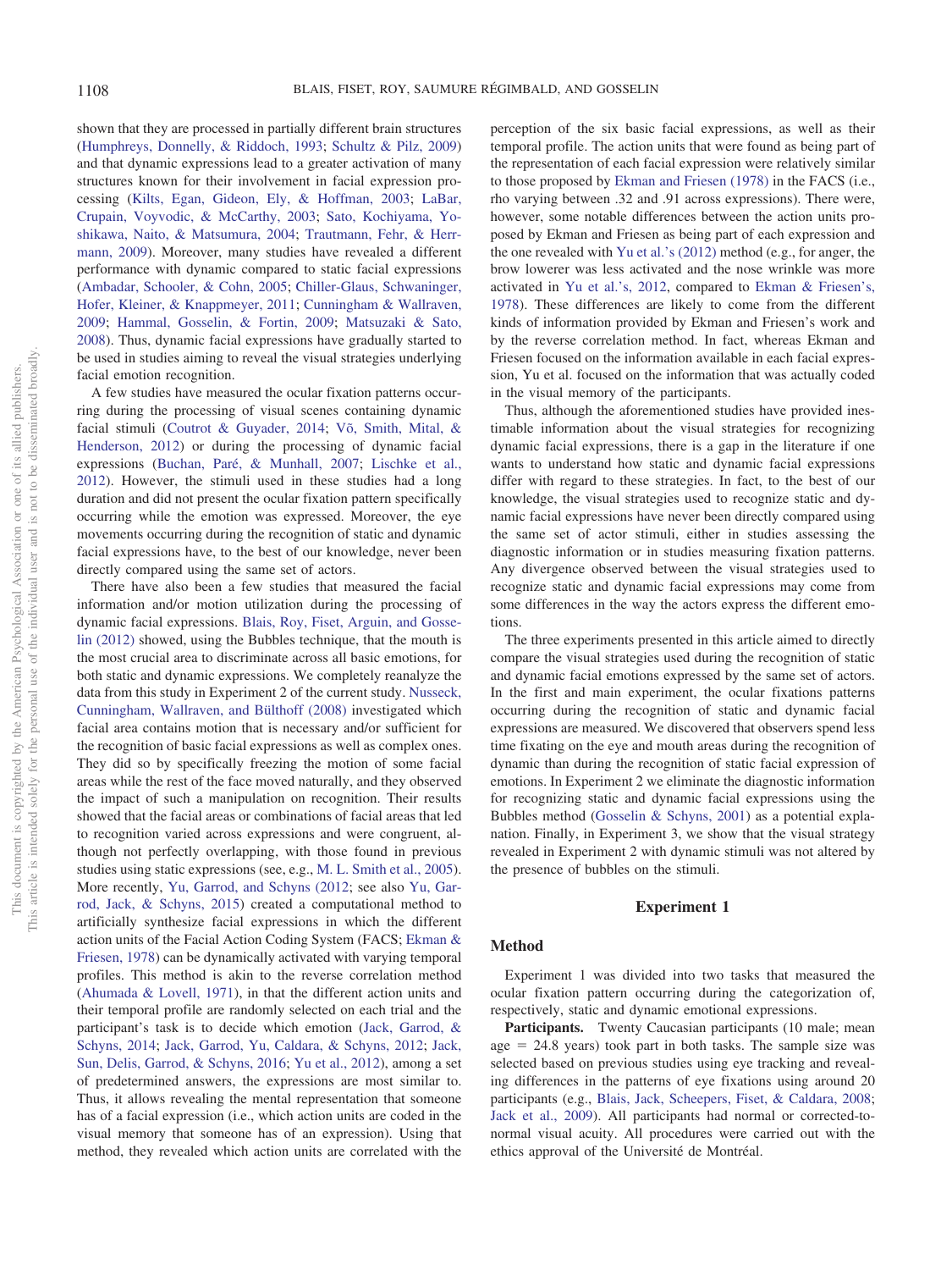**Materials and stimuli.** Stimuli were displayed on a calibrated high-resolution cathode ray tube (CRT) monitor with a refresh rate of 60 Hz. The experimental program was written in Matlab [\(MAT-](#page-11-16)[LAB and Statistics Toolbox Release, 2006\)](#page-11-16), using functions from the Psychophysics Toolbox [\(Brainard, 1997;](#page-10-9) [Kleiner et al., 2007;](#page-11-17) [Pelli, 1997\)](#page-11-18) and EyeLink Toolbox [\(Cornelissen, Peters, & Palmer,](#page-10-10) [2002\)](#page-10-10). Eye movements and fixations were measured and recorded at 500 Hz with the head-mounted oculomotor system EyeLink II (SR Research, Hamilton, Ontario, Canada). Only the dominant eye was tracked, but viewing was binocular.

The stimuli consisted in 10 actors (five male) expressing the six basic emotions (i.e., anger, disgust, fear, happiness, sadness, and surprise) as well as the expressions of pain or neutrality. The analyses on the pain expression are not presented here (see however [C. Roy et al., 2015\)](#page-11-19), but note that the pattern of results presented later was the same whether the trials containing the pain expression were included or not. The pictures and videos were taken from the STOIC database [\(S. Roy et al., 2007\)](#page-11-20). The dynamic version of the stimuli consisted in 500-ms videos starting with an expression of neutrality and ending at the apex of the expression. The main facial features (eyes, nose, mouth) were aligned across facial expressions and across actors using linear manipulations such as translation, rotation, and scaling. They were also aligned across temporal frames to minimize head movements in the stimuli. The static version of the stimuli consisted in the last frame of the videos, that is, the apex of the expression. All stimuli were gray-scaled, and their luminance was normalized. The face width subtended 5.72 degrees of visual angle at a viewing distance of 109 cm.

**Procedure.** Each participant completed the static and dynamic tasks in a counterbalanced order. Each task included two blocks of 80 trials, in which each of the 80 stimuli (i.e., 10 actors, eight expressions) was displayed once. The stimuli presented on each trial varied in a random order across participants. A nine-point calibration was performed with the eye tracker at the beginning of each block and repeated after 50 trials. A drift correction was also performed every five trials.

Each trial started with the presentation of a fixation cross, displayed in the middle of a uniform midgray screen for 500 ms. The fixation cross was then immediately replaced by a facial expression stimulus, displayed in the middle of a uniform midgray screen for 500 ms. Finally, the stimulus was replaced by a uniform midgray screen until the participant responded. The participants' task was to categorize aloud, among the eight possible choices, the facial expression presented. The experimenter pressed the key corresponding to the emotion perceived. No performance feedback was provided.

#### **Results and Discussion**

On average, participants correctly categorized the static expressions on  $74.2\%$  ( $SD = 24.0$ ) of the trials and the dynamic expressions on  $82.8\%$  (*SD* = 15.2) of the trials. The average accuracy rate with each facial expression in the static and dynamic tasks is presented in [Table 1.](#page-2-0) A repeated-measures analysis of variance (ANOVA) was conducted on the task and facial expressions variables, on the arcsine-transformed accuracy rates (e.g., [Field, 2013\)](#page-11-21). The result showed significant main effects of task,  $F(1, 19) =$ 5.54,  $p = .029$ ,  $\eta_p^2 = .23$ , and facial expressions,  $F(6, 114) = 28.0$ ,

#### <span id="page-2-0"></span>Table 1

*Average Accuracy Rates for the Static and Dynamic Facial Expressions in Experiment 1*

| Expression       | <b>Static</b> | Dynamic     |  |  |
|------------------|---------------|-------------|--|--|
| Anger            | 83.8 (22.5)   | 91.8(10.0)  |  |  |
| Disgust          | 70.8(21.8)    | 83.5(11.3)  |  |  |
| Fear             | 58.5(24.1)    | 75.8 (16.6) |  |  |
| <b>Happiness</b> | 90.3(22.6)    | 97.0(7.1)   |  |  |
| Neutrality       | 66.8(18.8)    | 73.8 (7.8)  |  |  |
| Pain             | 67.8(26.4)    | 72.5(21.6)  |  |  |
| Sadness          | 73 (20.6)     | 79.5(12.1)  |  |  |
| Surprise         | 82.8 (21.3)   | 88.8 (10.6) |  |  |

*Note.* Data are given as means, with standard deviations in parentheses.

 $p < .001$ ,  $\eta_p^2 = .596$ . The interaction did not reach significance,  $F(6, 114) = 1.2, p = .309, \eta_p^2 = .06.$ 

Fixations and saccades were determined using a custom algorithm, that is, a saccade velocity threshold of 30°/s and a saccade acceleration threshold of  $4000^{\circ}/s^2$ . The following statistics include the first fixation. On average, participants made 2.11 fixations per trial  $(SD = .27)$  in the static condition, with an average fixation duration of 223.7 ms  $(SD = 45.4)$ . In the dynamic condition, they made on average 2.01 fixations per trial  $(SD = .29)$ , with an average fixation duration of  $251.8 \text{ ms } (SD = 60.5)$ . There was no significant difference between the two conditions on the number of fixations,  $t(19) = 1.36$ ,  $p = .19$ , but a marginal trend for longer fixations was observed with dynamic than with static expressions,  $t(19) = 1.88, p = .08.$ 

Maps representing the proportion of time spent fixating across the face were computed for each emotion in each task. Only the fixations, including the first one, were entered in the computation of these maps. More specifically, the maps were computed by calculating, for each pixel of a stimulus image, the total amount of time it was fixated across all trials, divided by the total amount of time all the pixels in the image were fixated across trials. These maps therefore represented pixel-based proportions of fixation time on the stimuli. The maps were smoothed using a Gaussian kernel with a full width at half maximum of 33 pixels (1° of visual angle). Statistical differences across the emotions and across the tasks were tested using the *i*Map toolbox, Version 4 [\(Lao, Miellet,](#page-11-22) [Pernet, Sokhn, & Caldara, 2016\)](#page-11-22). This toolbox applies univariate pixelwise linear mixed models on the fixation maps instead of dividing it into regions of interest and uses a bootstrap procedure to correct for multiple comparisons. Thus, using iMap4, a 7 (facial expressions) \* 2 (static or dynamic condition) repeated-measures ANOVA was performed across all pixels using Linear Mixed Model. The pixelwise ANOVAs result in a map of *F* values for each effect (e.g., effect of the emotion, effect of the condition, Emotion \* Condition interaction), and the bootstrap procedure aims at finding the significant clusters by comparing the cluster characteristic (i.e., cluster mass) with the null distribution computed from the centered data. (see [Lao et al., 2016,](#page-11-22) for technical details on the procedure).

The main effect of emotion was not significant, indicating that the fixation pattern did not differ across facial expressions. There was, however, a significant effect of the task, showing that the pattern of fixations differed with the static and the dynamic facial expressions. In fact, fixations were focused on the center of the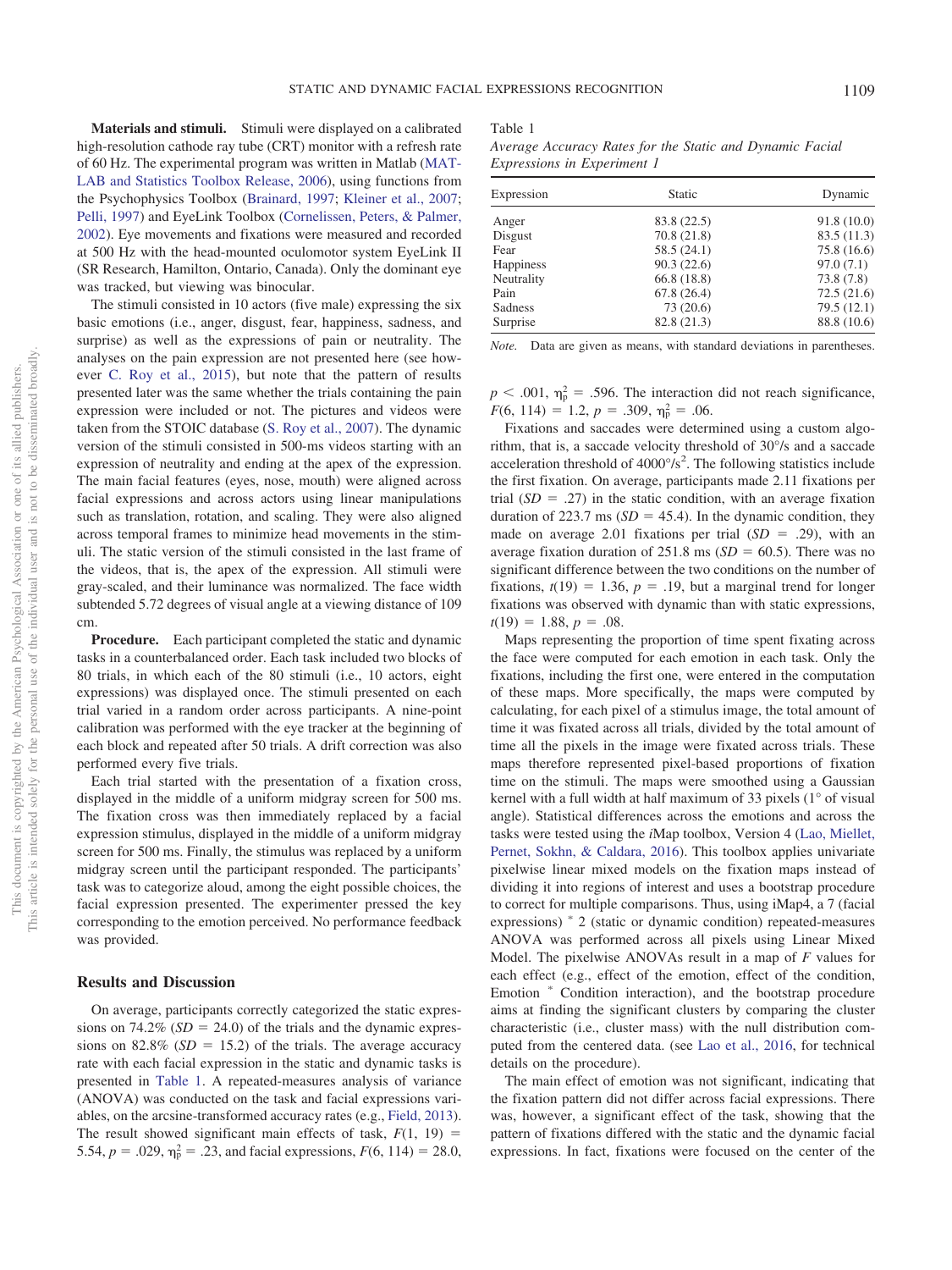face more in the dynamic than in the static condition and focused on the left eye and mouth more in the static than in the dynamic condition. The interaction between the emotion presented and the task was not significant. Note that on average, eyes and mouth were, respectively, 1.7° and 2.1° of visual angle apart from the center of the face (initial fixation location). [Figure 1](#page-3-0) shows the areas that significantly differed between the fixation maps obtained with static and dynamic facial expressions. [Figure 2](#page-3-1) shows how stable this pattern was across expressions.

In summary, Experiment 1 revealed a different pattern of eye fixations for static and dynamic facial expressions, whereby the left eye and mouth are fixated more with static than with dynamic expressions and the middle of the face is fixated more with dynamic than with static faces. Such a difference in the pattern of fixations may reflect the utilization of different facial information, for instance a reliance on visual information contained in the eyes and mouth areas that is higher with static than with dynamic expressions. However, because it is possible to process information peripheral to the fixation location, it is also possible that the same facial areas are processed with dynamic and static faces, despite different eye fixation patterns. The aim of Experiment 2 was to measure the visual information utilization during the categorization of static and dynamic facial expressions. This would allow for drawing a more complete picture of the strategies underlying the processing of static and dynamic expressions, one that includes information regarding both what facial areas are fixated and what facial areas are actually processed and lead to a successful categorization.

#### **Experiment 2**

### **Method**

Experiment 2 was divided in two tasks: The first task addressed information utilization during the recognition of static facial expressions, and the second task addressed information utilization during the recognition of dynamic facial expressions. The Bubbles method [\(Gosselin & Schyns, 2001\)](#page-11-15) was used to address these questions. The data collected in these two experiments were part of a larger project in which we explored many dimensions of infor-



<span id="page-3-0"></span>*Figure 1.* Maps of fixation durations in the static and dynamic conditions, as well as the difference between these maps. The areas that were fixated significantly more in the static condition are outlined in white, and the area that was fixated significantly more in the dynamic condition is outlined in red.



<span id="page-3-1"></span>*Figure 2.* Stability across emotions of the difference between the maps of fixation durations in the static and in the dynamic conditions. Yellow–red areas show the number of emotions for which a higher density of fixations was obtained with static than with dynamic expressions. Green– blue areas show the number of emotions for which a higher density of fixations was obtained with dynamic than with static expressions.

mation utilization for the recognition of basic facial expressions. A series of analyses on these data have already been published [\(Blais](#page-10-6) [et al., 2012\)](#page-10-6). The aim of this former study was to verify whether, as often implied in popular culture as well as in the scientific literature, the eyes are the most crucial area for the recognition of emotions. The results showed that although the eye area is useful for emotion recognition, the mouth is the most diagnostic in discriminating all basic facial expressions from one another, whether they are static or dynamic. Thus, [Blais et al. \(2012\)](#page-10-6) did not systematically compare the information used for categorizing static and dynamic expressions, and they collapsed all the facial expressions and spatial frequency bands together. The present work provides a series of analyses specifically designed to compare each static and dynamic facial expression on each spatial frequency band and on each facial area (see [Blais et al., 2012,](#page-10-6) for more technical details on the method).

Participants. Forty-one Caucasian participants (14 male; mean  $\text{age} = 24.2 \text{ years}$  took part in the task with static facial expressions, and 59 different Caucasian participants (30 male; mean  $age = 23.9$  years) took part in the task with dynamic facial expressions. The number of participants and trials was chosen based on the study by [M. L. Smith et al. \(2005\),](#page-12-2) which included only a static condition. Because [Blais et al. \(2012\)](#page-10-6) decided to adjust the number of bubbles on the average accuracy across all emotions (to prevent the number of bubbles from becoming a cue for the emotion) rather than on the individual accuracy for each emotion as did M. L. Smith et al. and because they decided to test more participants who each performed fewer trials (to increase representativeness mostly), they increased the total number of trials by about 20%. There was no directly comparable precedent for the dynamic emotion condition, so the sample size criterion was estimated from a pair of studies on the identification of faces: one static, by [Gosselin and Schyns \(2001\),](#page-11-15) and the other dynamic, by [Vinette, Gosselin, and Schyns \(2004\).](#page-12-7) All participants had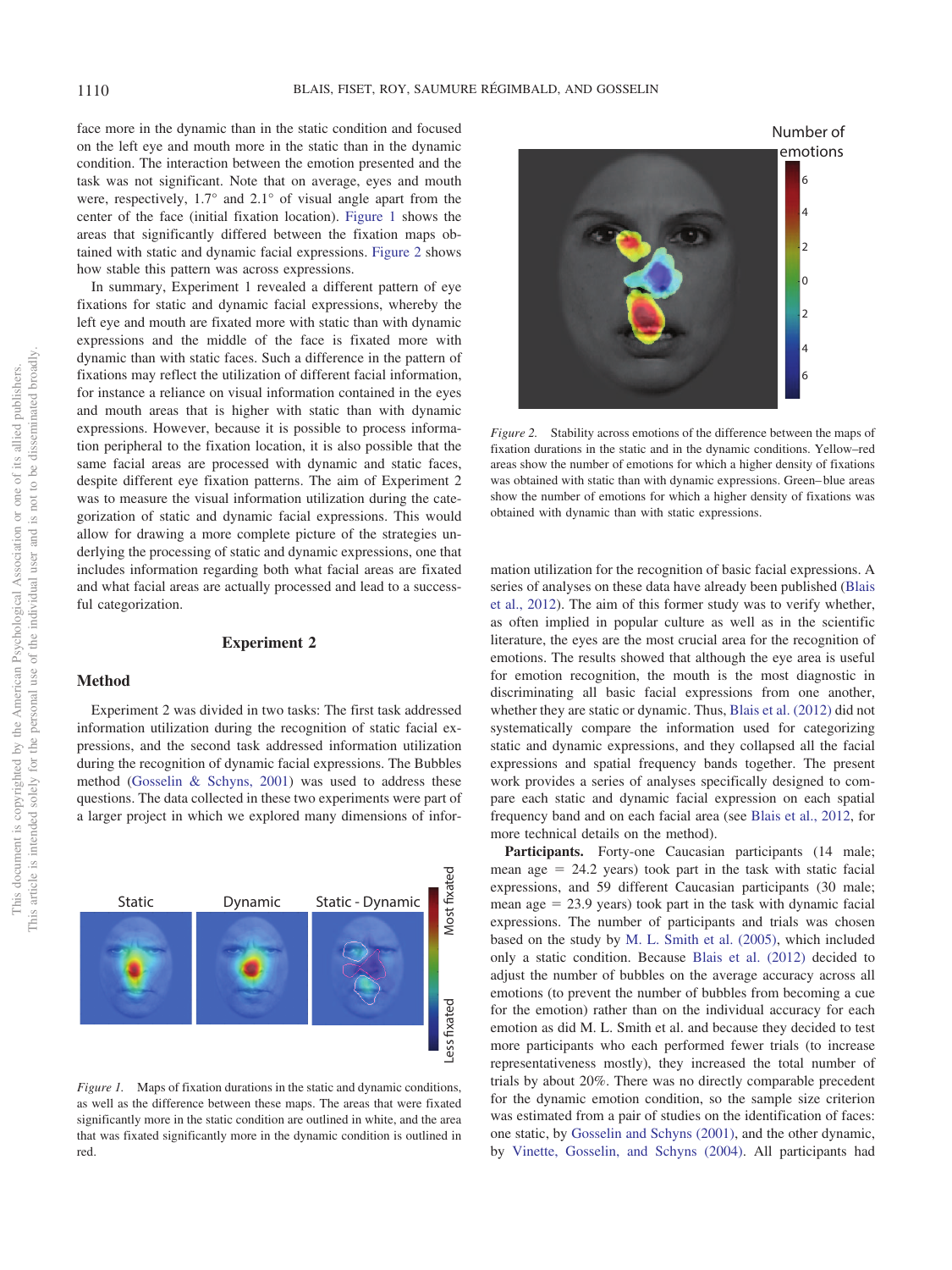normal or corrected-to-normal visual acuity. All procedures were carried out with the ethics approval of the Université de Montréal.

**Materials and stimuli.** Stimuli were displayed on a calibrated high-resolution CRT monitor with a refresh rate of 60 Hz. The experimental program was written in Matlab, using functions from the Psychophysics Toolbox. The facial expression stimuli were the same as in Experiment 1. The face width subtended 5.72° of visual angle at an approximate viewing distance of 73 cm.

In the task with static facial expressions, a static version of Bubbles was used [\(Gosselin & Schyns, 2001\)](#page-11-15). This technique consists in randomly sampling visual information on the space (i.e., *x, y* coordinates) and spatial frequency dimensions. Thus, on each trial, different subsets of facial areas filtered in five spatial frequency bands are presented to the participants. The general idea underlying the method is that if the facial areas needed for a successful expression categorization are available and encoded in the critical spatial frequencies, then the probability that the participant will answer correctly should increase. In contrast, if the diagnostic facial areas are not available or are not encoded in the right spatial frequencies, then the probability that the participant will answer correctly should decrease. In other words, by varying the available information across trials, it is possible to infer what facial information is used by participants to resolve the task. To use accuracy as a predictor variable in a regression, one must avoid floor and ceiling effects. Here, this was achieved by manipulating the number of bubbles to maintain the average accuracy rate halfway between chance and ceiling levels. [Figure 3](#page-4-0) provides a few examples of stimuli sampled using this version of the Bubbles method.

In the task with the dynamic stimuli, a dynamic version of Bubbles was used [\(Blais et al., 2012;](#page-10-6) [Vinette et al., 2004\)](#page-12-7). Visual information was randomly sampled on the space (i.e., *x, y* coordinates), spatial frequency, and time dimensions. The creation of a stimulus on each trial is similar to the one with static bubbles except that, in addition to location and spatial frequency, time is sampled. The duration of each random sample depends on its spatial frequency. More specifically, the full width at half maximum of one bubble lasts 7.3, 6.1, 5.1, 4.2, and 3.5 frames from the highest to the lowest spatial frequency band. This was done to account for the faster processing of lower spatial frequencies (e.g., [Hughes, Fendrich, & Reuter-Lorenz, 1990;](#page-11-23) [Parker, Lishman, &](#page-11-24) [Hughes, 1992\)](#page-11-24). Thus, the general idea of the method is that if the facial areas needed for a successful expression categorization are encoded in the critical spatial frequencies and presented at the right moment during the stimulus processing, then the probability that the participant will answer correctly should increase. In contrast, if the diagnostic facial areas are not available, are not encoded in the right spatial frequencies, or are not presented at the right moment during the stimulus processing, then the probability that the participant will answer correctly should decrease. It is therefore possible to infer the temporal deployment of visual information utilization during the processing of dynamic facial expressions. In the analyses presented later, we focus on the comparison between the visual information used with static and dynamic faces and the temporal dimension is not explored, because it was not measured with static expressions (see [Blais et al., 2012,](#page-10-6) for an analysis of the utilization of the facial features across time with dynamic expressions). Note that although the sampling space only partly overlapped for static and dynamic stimuli, previous studies have sug-



<span id="page-4-0"></span>*Figure 3.* Four examples of stimuli created using the static Bubbles technique. The number of bubbles used to create these examples was the average number of bubbles needed by the participants of Experiment 2 to maintain the target accuracy rate. Note that the facial areas revealed, and the spatial frequency bands in which a facial area is revealed, vary from one trial to the other. For instance, the right eye is not revealed on the stimulus displayed in the bottom right panel, is revealed in the lower spatial frequency bands on the stimulus displayed in the bottom left panel, and is revealed in low as well as in high spatial frequencies on the stimulus displayed in the upper left panel.

gested that this has little impact on the results computed in the overlapping sampling subspaces. For instance, [Dupuis-Roy, Du](#page-10-11)[fresne, Fiset, and Gosselin \(2012\)](#page-10-11) sampled location, time, chrominance, and luminance during a face gender discrimination and obtained results in the location 2D subspace that replicated remarkably well those they had obtained previously when they had sampled only location [\(Dupuis-Roy, Fortin, Fiset, & Gosselin,](#page-10-12) [2009\)](#page-10-12). Moreover, [Vinette et al. \(2004\)](#page-12-7) sampled location and time during a face identification task and obtained results similar to the ones obtained by [Gosselin and Schyns \(2001\),](#page-11-15) who sampled only location and spatial frequencies.

**Procedure.** The procedure was the same for both tasks. Each participant completed 4,000 trials, divided into experimental blocks of 160 trials. Most participants needed two experimental sessions (i.e., two separate days, not necessarily consecutive) to complete the task. Each trial started with the presentation of a fixation cross, displayed in the middle of a uniform midgray screen for 200 ms. The fixation cross was then immediately replaced by the stimulus, displayed in the middle of a uniform midgray screen for 500 ms. Finally, the stimulus was replaced by a uniform midgray screen until the participant responded. The participants' task was to categorize, among the eight possible choices, the facial expression presented. They indicated their response by pressing on the corresponding key on the keyboard. No performance feedback was provided. Accuracy rate was maintained at 56% correct (i.e.,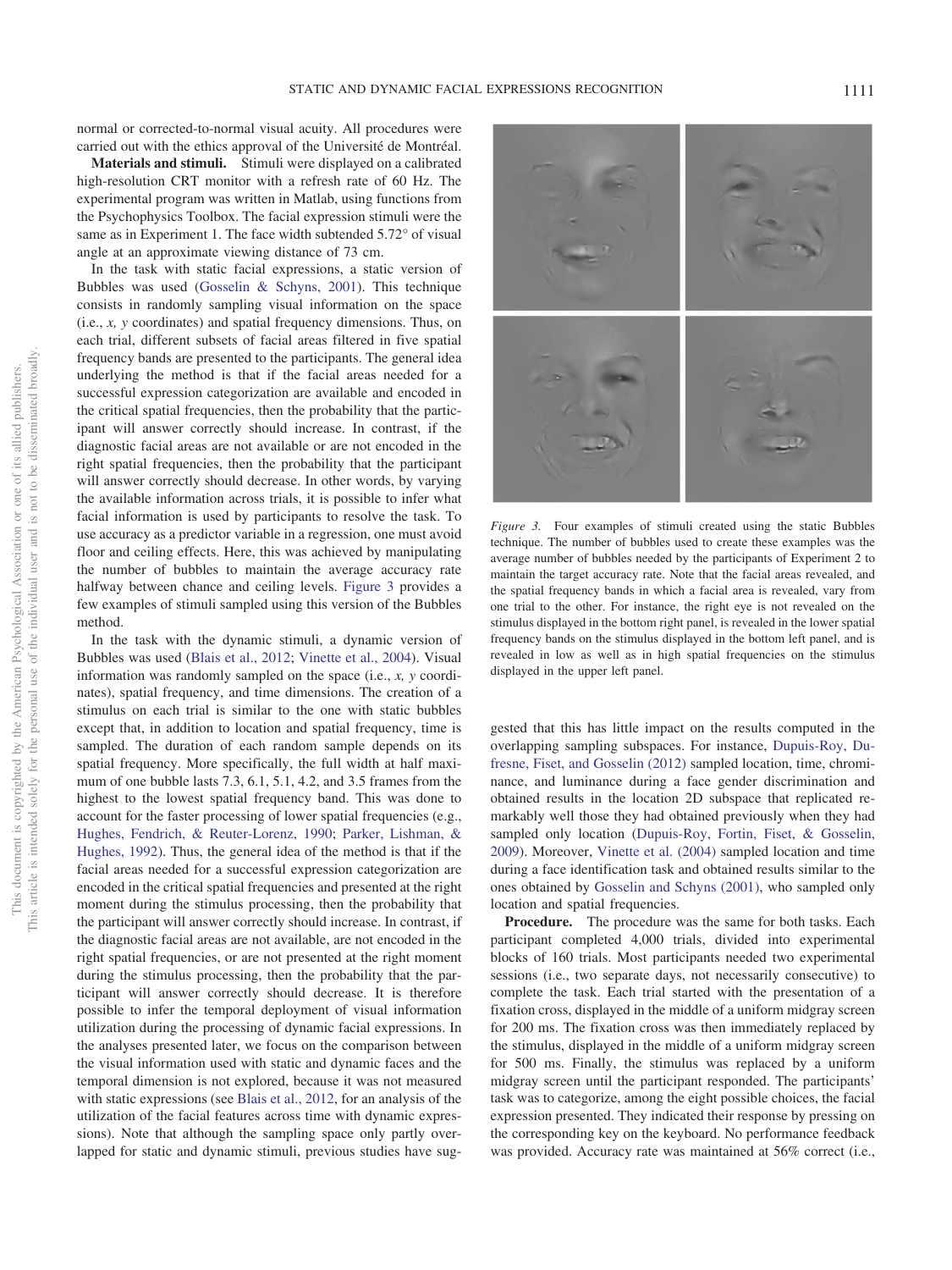halfway between chance and perfect accuracy) on average across all expressions by adjusting the total number of bubbles on the stimulus on a trial-by-trial basis using QUEST [\(Watson & Pelli,](#page-12-8) [1983\)](#page-12-8).

#### **Results and Discussion**

The average number of bubbles needed by the participants to maintain their mean accuracy rate around 56% by QUEST was 144.3  $(SD = 119.6)$  and 241.3  $(SD = 253.6)$  with static and dynamic stimuli, respectively. Their overall average accuracy rate was 61.8% for static expressions and 62.0% for dynamic faces. Their average accuracy rates per facial expression, in the static and dynamic tasks, are presented in [Table 2.](#page-5-0)

To reveal the diagnostic information for recognizing static and dynamic basic facial expressions, we produced classification images using a procedure that amounts to a multiple linear regression on the bubbles masks (explanatory variable) and the participant's accuracy (predictor variable). This procedure, described in detail in [Blais et al. \(2012\),](#page-10-6) results in *z* scores representing how strongly the processing of different areas of a face are related to the participants' accuracy. Collectively these *z* scores are called a classification image. Thus, the higher the absolute value of the *z* score is, the stronger the link between the processing of the facial area and the participants' accuracy is, and *z* scores close to zero indicate the absence of a link between the processing of the facial area and the participants' accuracy. The statistical significance of smooth classification images is often assessed using the Pixel Test or the Cluster Test from the Stat4Ci toolbox [\(Chauvin, Worsley,](#page-10-13) [Schyns, Arguin, & Gosselin, 2005\)](#page-10-13). Both of these tests correct for multiple comparisons by controlling the family-wise error rate, while taking into account the fact that contiguous pixels are not independent. The Pixel Test computes a statistical threshold based on the probability of observing a single pixel above the threshold. This test has been shown to be best suited for detecting focal signals with high *z* scores. The Cluster Test is more sensitive for detecting wide regions of contiguous pixels with relatively low *z* scores. It is based on the probability that, above a relatively low threshold  $t$  (e.g., 2.5), a cluster of size  $K$  (or more) pixels has occurred by chance. The two tests sometimes identify different statistically significant regions in smooth classification images.

[Figure 4](#page-5-1) shows the classification images obtained with static and dynamic facial expressions when averaged across all expressions and across all spatial frequencies. The areas depicted in color

<span id="page-5-0"></span>Table 2

| Average Accuracy Rates for the Static and Dynamic Facial |  |  |  |
|----------------------------------------------------------|--|--|--|
| <i>Expressions in Experiment 2</i>                       |  |  |  |

| <b>Static</b> | Dynamic                                 |  |
|---------------|-----------------------------------------|--|
| 62.0(11.5)    | 58.4(9.2)                               |  |
| 45.7(12.8)    | 47.4(12.1)                              |  |
| 57.7(12.7)    | 57.1 (12.6)                             |  |
| 86.6(8.1)     | 84.2 (7.4)                              |  |
|               | 59.1(9.2)                               |  |
|               | 57.1 (14.4)                             |  |
|               | 56.0(9.6)                               |  |
| 70.4(12.2)    | 76.3(11.3)                              |  |
|               | 58.0(11.3)<br>49.9 (13.9)<br>63.8(12.8) |  |

*Note.* Data are given as means, with standard deviations in parentheses.



<span id="page-5-1"></span>*Figure 4.* Maps of visual information significantly correlated with accuracy in recognizing static and dynamic facial expressions. The areas outlined in white correspond to the information that was significantly more useful in one condition than in the other.

were significantly linked with accuracy in categorizing static and dynamic facial expressions (Cluster Test;  $t = 3.5$ ,  $K = 26.4$ ,  $p <$ .05; maximum cluster size observed: 409.4 pixels). The areas outlined in white on the dynamic classification image were significantly more useful to categorize dynamic than static facial expressions (cluster test;  $t = 3.5$ ,  $K = 123.8$ ,  $p < .05$ ; maximum cluster size observed: 506.8 pixels). No area was significantly more useful for categorizing static than dynamic facial expressions.

To quantify the overlap between the information used for static and that used for dynamic facial expressions, we calculated the proportion of significant pixels that overlapped in the static and dynamic conditions (i.e., number of significant pixels overlapping in the static and dynamic conditions, divided by the average of the number of significant pixels across both conditions). Note that for the purpose of this analysis, the pixel test was used to find the significant pixels. This is because the cluster test does not allow for concluding that every pixel within a significant cluster of pixels is significant. Among the pixels significantly useful with either dynamic or static stimuli, 74% overlapped across the two kinds of stimuli.

Even if the classification image representing the information used to categorize across all static expressions is similar to the one representing the information used to categorize across all the dynamic ones, it remains possible that some differences arise when each emotional expression is considered separately. A second analysis was therefore performed to compare the facial areas used to categorize each static and dynamic expression. Cluster tests were applied to find the clusters of pixels that reached a significance threshold in the static and dynamic classification images  $(t = 3.5,$  Bonferroni corrected across expressions;  $K = 297.7, p \le$ .05; maximum cluster size observed: 680.7 pixels), as well as the clusters of pixels that were significantly more useful in one condition than in the other ( $t = 3.5$ ,  $p < .05$ , Bonferroni corrected across expressions;  $K = 393.5$ ; maximum cluster size observed: 776.5 pixels). [Figure 5](#page-6-0) shows the facial areas that were significantly linked with the accuracy in categorizing each static and dynamic expression. Among these areas, the ones that were significantly more useful in one condition than in the other are outlined in white or red. A significant difference could be found because of quantitative differences between the strategies used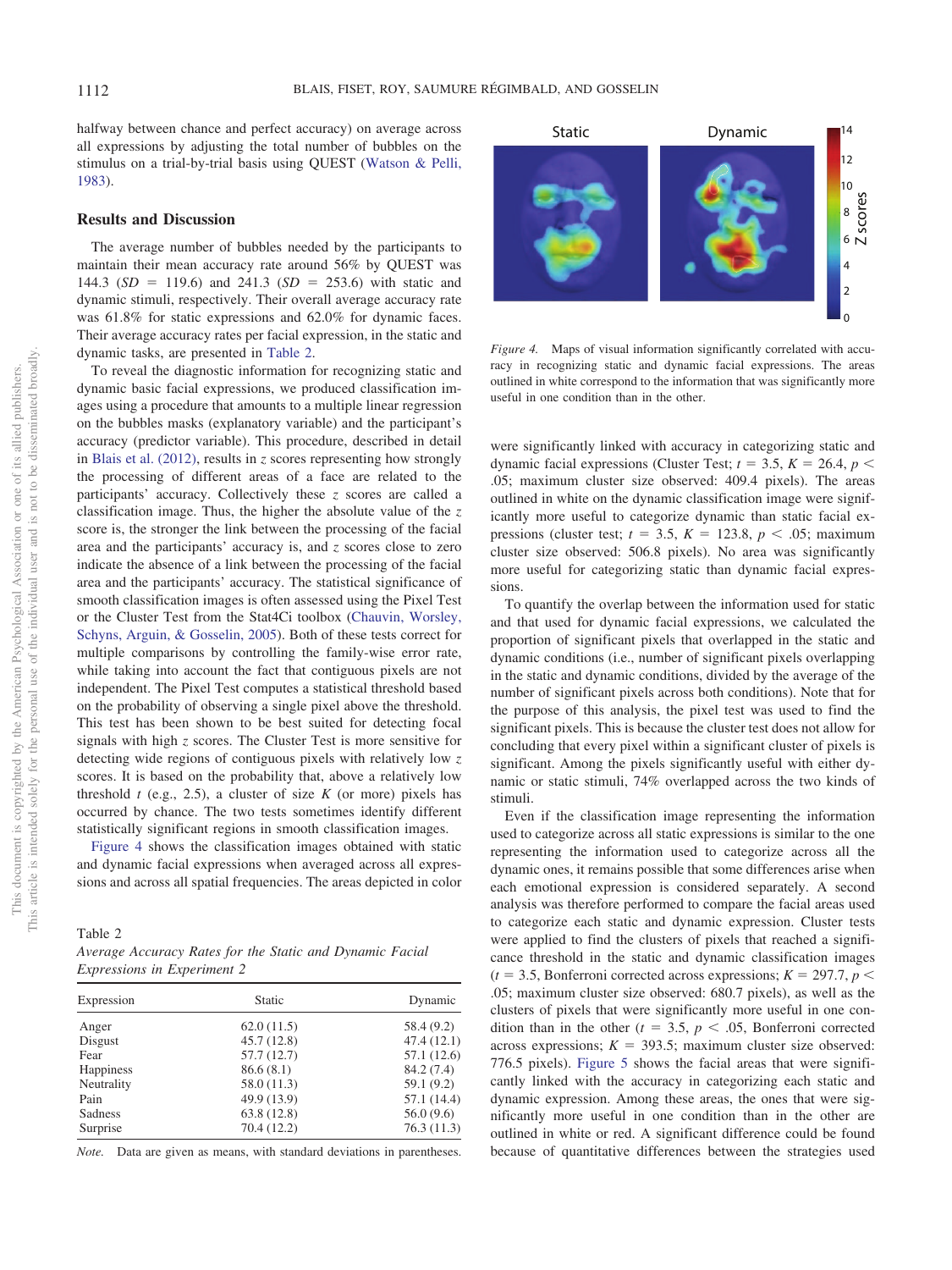

<span id="page-6-0"></span>*Figure 5.* Maps of visual information significantly correlated with accuracy in recognizing each expression in its static and dynamic versions. The areas outlined in white correspond to the information that was significantly more useful in one condition than in the other because of quantitative differences, and those outlined in red correspond to the information that was significantly more useful in one condition than in the other because of qualitative differences between the strategies.

with static and dynamic stimuli; in that case, the area should be positively correlated with accuracy for both kinds of stimuli, although more correlated with one than the other. The areas corresponding to this scenario are depicted in white in [Figure 5.](#page-6-0) On the other hand, a significant difference could also be found because of qualitative differences between the strategies used with static and dynamic stimuli; in that case, the area should be positively correlated with accuracy for one kind of stimulus but not correlated or negatively correlated with the other kind of stimulus (i.e., we used a criterion in which the *z* scores had to be equal to or below 0 with one kind of stimulus and positive with the other). The areas corresponding to this case scenario are depicted in red in [Figure 5.](#page-6-0) Note that areas outlined on the classification images of static stimuli were more useful for static than for dynamic stimuli, and the areas outlined on the classification images of dynamic stimuli were more useful for dynamic than for static stimuli.

The overlap between static and dynamic information utilization was also calculated for each expression separately. Among the pixels significantly useful with either a dynamic or a static expression, an overlap of 72.5%, 46.3%, 58.0%, 48.6%, 44.6%, and 43.1% was found for anger, disgust, fear, happiness, sadness, and surprise, respectively. For the anger expression, the eyes area, the eyebrows, and the mouth were used with both static and dynamic expressions. With the disgust, fear, happiness, sadness, and surprise expressions, the mouth was used in both conditions. There were a few statistically significant differences between the static and dynamic expressions at the quantitative level: (a) The eyes area was more useful in the dynamic than in the static condition for the anger and surprise expressions, (b) the mouth area was more useful in the dynamic than in the static condition for the anger and sadness expressions, and (c) the mouth area was more useful in the static than in the dynamic condition for the surprise expression. There were also some statistically significant differences at the qualitative level: (a) A part of the cheek and the upper area of the mouth were useful in the static but not in the dynamic condition for the fear expression; (b) a part of the face contour close to the left eye area was useful in the happy static condition but not in the happy dynamic condition. Note that although the cheek and face contour were significantly more useful to categorize static than dynamic fear and happiness expressions, they were actually not useful for the recognition of static fear and happiness expressions

(i.e., they did not reach the significance threshold). The significant difference in that specific case indicates that the cheek and face contour were positively, although moderately, correlated with accuracy, whereas these same areas were negatively, but again moderately, correlated with accuracy. Because these regions did not reach significance in either the static or the dynamic task, we think that the significant difference observed between the two conditions is not informative with regard to the potential differences in the visual strategies underlying the recognition of static and dynamic facial expression. In fact, the features used with both kinds of stimuli are pretty similar, with the most useful area—the mouth— being the same in both cases.

In addition to comparing the overlap between the significant pixels in the static and dynamic classification images, we calculated a measure of the spread of significant pixels across the face. More specifically, we tested whether participants used facial areas far from the center of the face as much with dynamic as with static stimuli. This could explain the fixation patterns revealed in Experiment 1, showing that participants fixated less on the eyes and mouth and more on the center of the face in the dynamic than in the static condition. The spread was measured by calculating, across all orientations of the face, the average radius of the areas significantly useful. A bootstrap analysis in which we re-created a thousand classification images using random samples (with replacement) of the participants was conducted to get a distribution of the spreads of significant pixels and thus to calculate confidence intervals (CIs) of the difference of spreads of significant pixels in the static and in the dynamic conditions. We found no significant difference for anger (95% CI  $[-7.1, 68.6]$ ), disgust (95% CI  $[-19.7, 54.9]$ ), fear (95% CI  $[-52.5, 109.9]$ ), happiness (95% CI  $[-72.2, 67.4]$ ), neutrality (95% CI  $[-37.7, 48.5]$ ), sadness (95%) CI  $[-87.3, 80.0]$ , or surprise (95% CI  $[-7.8, 89.1]$ ).

As explained earlier in the description of the Bubbles method, we gathered information about not only which facial areas are most useful to categorize static and dynamic facial expressions but also which spatial frequencies are most useful in these conditions. Thus, we conducted a bootstrap analysis in which we re-created a thousand classification images using random samples (with replacement) of the participants. The classification images were collapsed across expressions to retain only the spatial frequency and space (*x, y* locations) dimensions. This was done separately for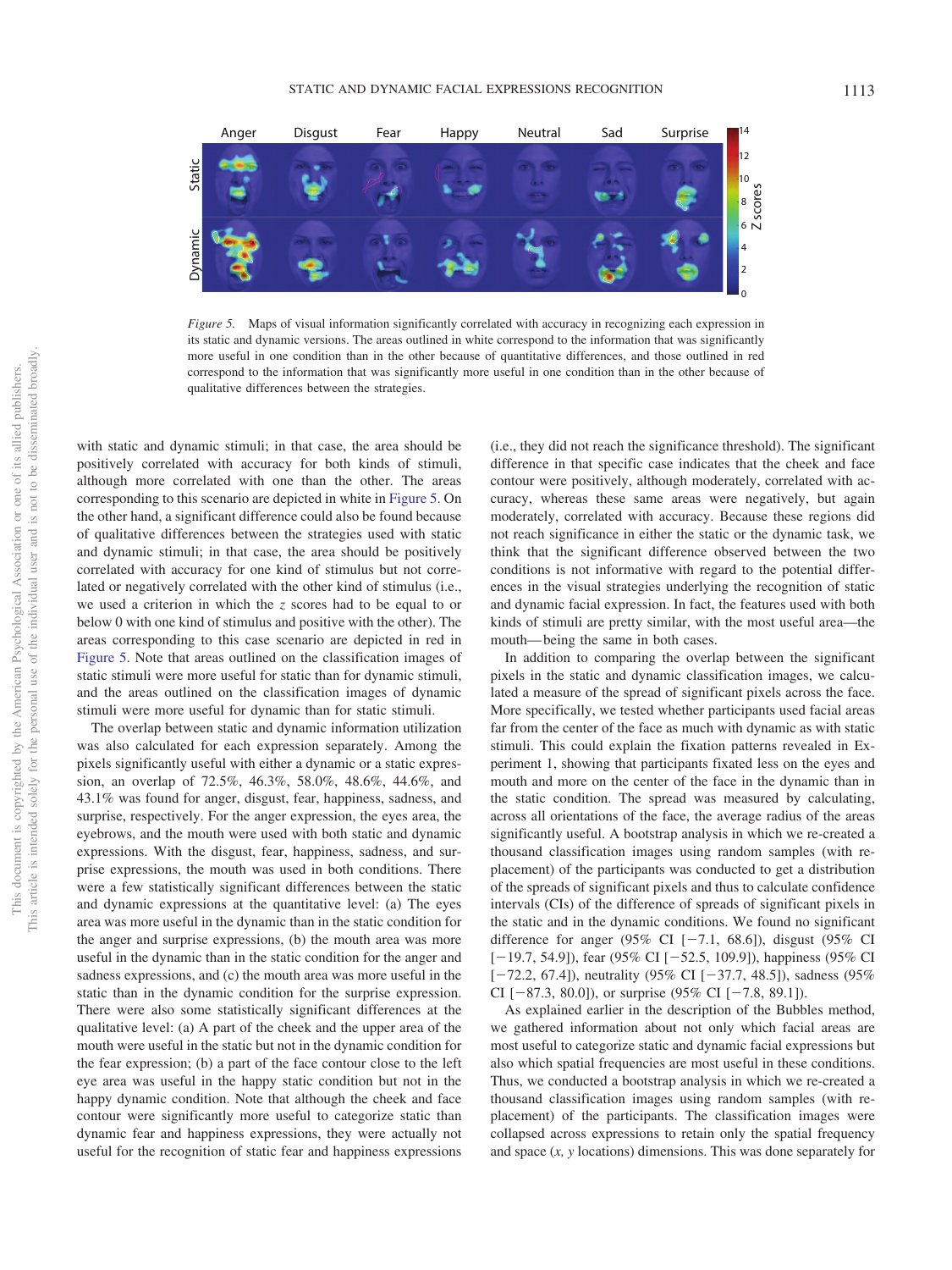the static and dynamic conditions. The facial areas reaching statistical significance in each spatial frequency band of these classification images were found using a Pixel Test  $(ts = 4.38, 4.04,$ 3.69, 3.33, and 3.0 from highest to lowest spatial frequency band). The proportion of significant pixels in each spatial frequency band were measured, and a log-parabola function was fitted on these proportions to estimate the peak of the spatial frequency tuning and the width of the tuning function [\(Chung, Legge, & Tjan,](#page-10-14) [2002\)](#page-10-14). The bootstrap gave us a distribution of peaks and widths; we calculated confidence intervals of the difference between the peaks of the spatial frequency tuning function for static and dynamic expressions, as well as confidence intervals of the difference between the widths of the spatial frequency tuning function for static and dynamic expressions. We found no significant difference between the spatial frequency tunings of static and dynamic expressions on either the peaks (95% CI  $[-10.7, 19.5]$  cycles per face) or the width (95% CI  $[-3.4, 3.6]$ ). We also compared the number of significant pixels for static and dynamic classification images separately for each spatial frequency band but found no significant difference for Band 1 (95% CI  $[-.07, .01]$ ), Band 2 (95% CI  $[-.85, .26]$ ), Band 3 (95% CI  $[-.51, .68]$ ), Band 4 (95%) [CI  $-.70, .65$ ]), or Band 5 (95% CI  $[-.60, .44]$ ).

Taken together, the findings of Experiments 1 and 2 suggest the following: With both kinds of stimuli, participants spent most of the stimulus duration fixating the center of the face. However, with static faces they eventually departed from the center to fixate the eyes and mouth, so they spent more time fixating these features with static than with dynamic expressions. Thus, with static expressions, the results from Experiments 1 and 2 were quite congruent, in that fixating the eyes and mouth was linked with using the eyes and mouth during facial expression recognition. Furthermore, the static Bubbles findings (e.g., [Blais et al., 2012;](#page-10-6) [M. L. Smith et al., 2005\)](#page-12-2) are congruent with those obtained using other methods, such as comparing the performance with isolated parts of the face (e.g., [Bassili, 1979;](#page-10-15) [Calder, Young, Keane, & Dean, 2000;](#page-10-16) [Dunlap,](#page-10-17) [1927;](#page-10-17) [Hanawalt, 1944\)](#page-11-25) or using reverse correlation [\(Jack, Cal](#page-11-26)[dara, & Schyns, 2012;](#page-11-26) [Yu et al., 2012\)](#page-12-5). The results obtained with the dynamic expressions were more surprising. Even if observers fixated less on the eyes and mouth, they used these features at least as much as, and sometimes even more than, with static faces. One could argue that applying bubbles on the dynamic stimuli may have modified the fixation pattern and that if we had measured the fixation maps under bubbles constraints, the density of fixations on the features would have been more comparable to the that observed with static faces. Although this argument is not supported by the high similarity between the patterns of hit rates across the different dynamic expressions in Experiments 1 and 2  $(r = .92)$ , it cannot be brushed aside.

A third experiment, in which eye fixations were recorded during the recognition of bubblized facial expressions, was thus conducted. The aim of Experiment 3 was to test whether the application of bubbles on the dynamic stimuli changes the fixation pattern such that the density of fixations on features becomes more comparable to that observed with static faces. To do so, we compared the pattern of fixations obtained with bubblized dynamic expressions to those obtained in Experiment 1, without bubbles.

### **Experiment 3**

### **Method**

Participants. Twenty Caucasian participants (six male; mean  $age = 24 \text{ years}$ ) took part in the experiment. Note that the aim of the present experiment was to verify only the fixation pattern when bubbles are applied on the stimuli; we did not want to verify the information utilization (i.e., create classification images using the Bubbles). The same number of participants as in Experiment 1 was therefore sufficient. All participants had normal or corrected-tonormal visual acuity. All procedures were carried out with the ethics approval of the Université du Québec en Outaouais.

**Materials and stimuli.** Stimuli were displayed on a calibrated high-resolution liquid crystal display monitor with a refresh rate of 100 Hz. The experimental program was written in Matlab, using functions from the Psychophysics and EyeLink toolboxes. Eye movements and fixations were measured and recorded at 1000 Hz with the oculomotor system EyeLink 1000. Only the dominant eye was tracked, but viewing was binocular.

The stimuli were the dynamic expressions used in Experiments 1 and 2, but they were presented through dynamic bubbles with the same properties as in Experiment 2. The number of bubbles in the dynamic-bubblized condition was set to that used on average by participants of Experiment 2 to maintain accuracy near the 56.25% target— halfway between floor (12.5% correct) and ceiling (100% correct) accuracy.

**Procedure.** The procedure was identical to that of Experiment 1, except that there was only one condition, that is, dynamic expressions on which dynamic bubbles were applied.

#### **Results and Discussion**

On average, participants correctly categorized the dynamicbubblized expressions on  $70.1\%$  ( $SD = 20.9$ ) of the trials. The average accuracy rate was of  $71.2\%$  ( $SD = 14.5$ ) with anger, 53.8% ( $SD = 26.7$ ) with disgust,  $66.8\%$  ( $SD = 13.8$ ) with fear, 93.0% ( $SD = 7.7$ ) with happiness, 52.8% ( $SD = 19.0$ ) with neutrality,  $74\%$  (*SD* = 14.5) with sadness, and  $78.5\%$  (*SD* = 14.3) with surprise. The correlation of the accuracy rates obtained in the present experiment and those obtained in Experiment 1 with unaltered dynamic expressions was of  $r = .75$ .

On average, participants made  $1.32$  fixations  $(SD = .30)$  per trial, with an average fixation duration of  $408.8 \text{ ms } (SD = 44.0)$ . Participants made significantly fewer fixations,  $t(38) = 8.67$ ,  $p <$ .001, and longer fixations,  $t(38) = 13.09$ ,  $p < .001$ , in the dynamic-bubblized condition than in the static condition. Moreover, participants made significantly fewer fixations,  $t(38) = 7.34$ ,  $p < .001$ , and longer fixations,  $t(38) = 9.39$ ,  $p < .001$ , in the dynamic-bubblized condition than in the dynamic-unaltered condition. An analysis on the duration of the first fixation was also performed. The average duration of the first fixation was of 421.1 ms  $(SD = 36.9)$  in the dynamic-bubblized condition, 258.0 ms  $(SD = 65.0)$  in the dynamic-unaltered condition, and 226.6 ms  $(SD = 55.0)$  in the static condition. The first fixation was significantly longer in the dynamic-bubblized condition than in the static,  $t(38) = 13.13$ ,  $p < .001$ , and dynamic-unaltered,  $t(38) =$ 9.75,  $p < .001$ , conditions. There was no significant difference on the duration of the first fixation in the static and dynamic-unaltered conditions,  $t(38) = 1.64$ ,  $p = .11$ .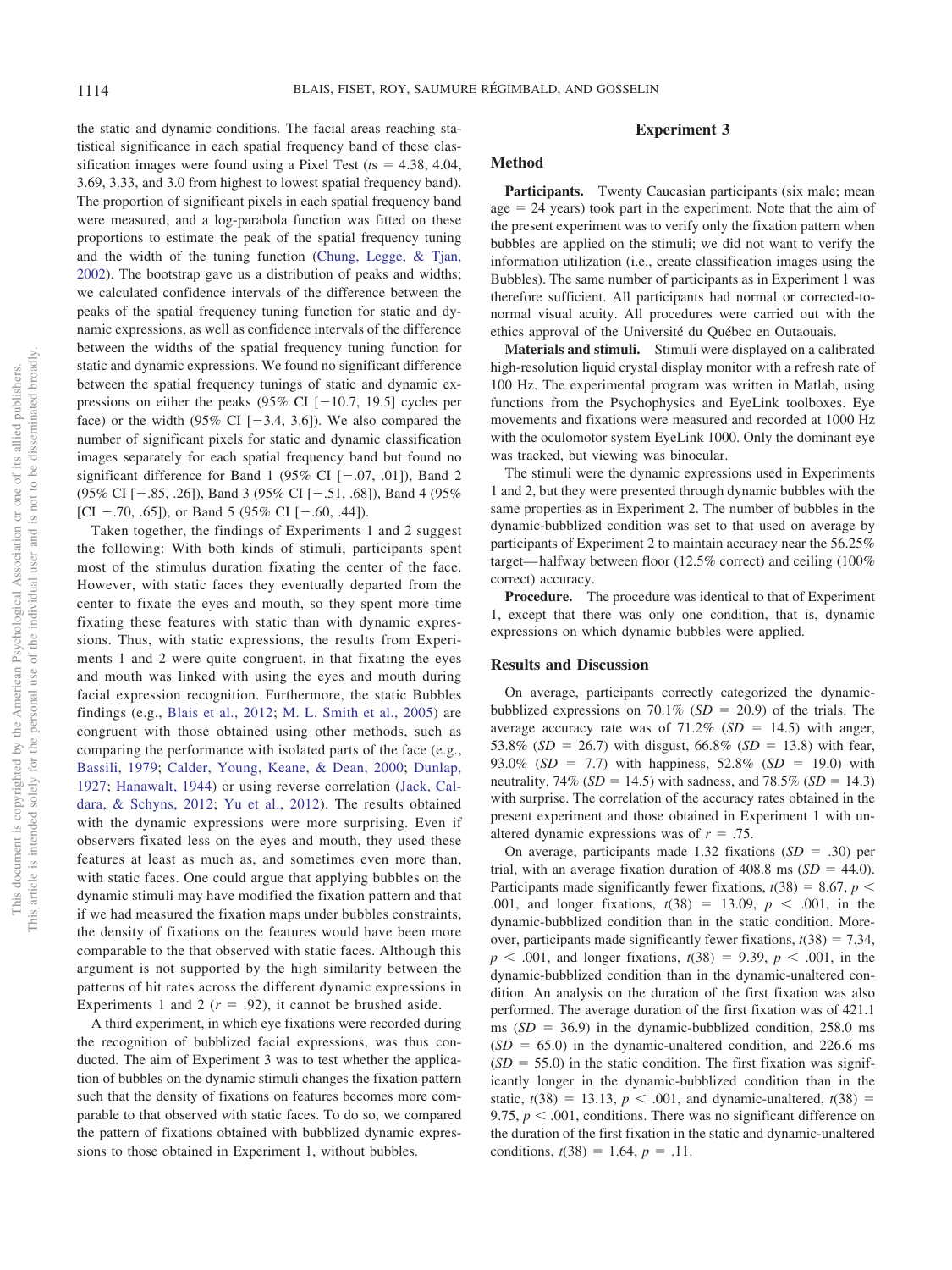Using *i*Map, we compared the fixation maps obtained with dynamic-bubblized stimuli to those obtained in Experiment 1, separately for the static and the dynamic conditions. Two 7 (facial expressions: anger, disgust, fear, happiness, neutrality, sadness, surprise)  $\times$  2 (dynamic bubblized vs. static or dynamic conditions from Experiment 1) mixed pixelwise ANOVAs, followed by bootstraps, were conducted. We found a significant main effect of task when we compared the dynamic-bubblized condition of Experiment 3 with the static-unaltered condition of Experiment 1, but neither the main effect of emotion nor the interaction between emotion and task reached statistical threshold. This replicates the results obtained by contrasting the static-unaltered and the dynamic-unaltered conditions of Experiment 1. The results, presented in [Figure 6,](#page-8-0) show a significantly higher density of fixation in the eye area in the static than in the dynamic-bubblized condi-

tion, which replicates the finding of Experiment 1 when the pattern of fixations obtained with static and dynamic unaltered stimuli were compared. However, contrary to the case in Experiment 1, the density of fixations on the mouth area and on the center of the faces did not differ significantly in the two conditions. Most important, there was no significant difference between the dynamic-bubblized and the dynamic-unaltered conditions.

As explained earlier, the aim of this third experiment was to test whether bubbles modify the strategy such that the features would be as fixated as they are with static stimuli, a possible explanation for the similarity of information utilization found in Experiment 2. The results indicate that the finding of Experiment 2 cannot be explained by this hypothesis. In fact, even when dynamic bubbles were applied on facial expressions, the participants fixated the eye area significantly less than with static-unaltered expressions, and the fixation pattern did not differ significantly from the one obtained with dynamic-unaltered expressions. Moreover, an analysis



<span id="page-8-0"></span>*Figure 6.* Maps of fixations obtained with unaltered static and dynamic stimuli in Experiment 1 (upper row) and map of fixation obtained with dynamic-bubblized stimuli in Experiment 3 (lower row). The area that was fixated significantly more in the static than in the dynamic-bubblized condition is outlined in white.

on the number of fixations and fixation duration indicated that participants' gaze remained for a longer duration on the location it was on when the face first appeared, which further argues against the hypothesis that applying bubbles on a face may drive participants to rely on a strategy where they fixate more directly the features compared to when there is no bubble.

#### **General Discussion**

The main aim of the present study was to compare the ocular fixation patterns for static and dynamic facial expressions. This is, to the best of our knowledge, the first study to directly compare the visual strategies used to recognize static and dynamic facial expressions displayed by the same set of actors.

The results of Experiment 1 showed that the pattern of fixations did not differ as a function of the expression presented. This finding was replicated in Experiment 3 and is congruent with results of previous studies that did not find an effect of emotion on the fixation patterns with static expressions [\(Jack et al., 2009;](#page-11-1) [Vaidya et al., 2014\)](#page-12-1). Here, we showed for the first time that this was also true with dynamic expressions. Furthermore, we discovered that the fixation pattern with dynamic expressions is different from what was previously observed with static expressions: Fewer fixations were made on the main facial features (i.e., eyes and mouth) with dynamic compared with static expressions.

The different fixation patterns were observed using short stimulus duration (500 ms), thereby limiting the number of fixations included in the analysis. The stimulus duration was chosen based on the longest natural duration of the facial expressions performed by the actors who were filmed for the STOIC database. In the present study, we therefore measured the eye fixations occurring during the natural duration of a simulated dynamic expression. It is quite possible that the pattern of fixations observed with static and dynamic expressions would have been different if longer stimulus duration had been used. Nevertheless, we think that using the natural duration of expressions provides a more realistic comparison of the eye fixations underlying the recognition of static and dynamic facial expressions. Moreover, studies on face identification have shown that two fixations suffice for the recognition of faces [\(Hsiao & Cottrell, 2008;](#page-11-27) [Or, Peterson, & Eckstein, 2015\)](#page-11-28). Although no studies have yet examined the number of fixations sufficient for recognizing facial expressions, the number of fixations made by our participants while recognizing facial expressions and their high hit rates suggest a similar figure.

The results of Experiment 2 showed that, except for the surprise expression, the information used with static expressions was similar to that used with dynamic expressions and that when differences were revealed they were mostly quantitative. For instance, the eyes and wrinkles areas were utilized to recognize both static and dynamic anger expressions, but they were utilized more in the dynamic than in the static condition. The surprise expression was an exception to this pattern of results: The eyes area was not significantly utilized with the static surprise expression, whereas it was significantly utilized with the dynamic surprise expression. Thus, our results are congruent with those obtained by [Nusseck et](#page-11-10) [al. \(2008\),](#page-11-10) who showed a large overlap between the areas containing diagnostic motion for the categorization of dynamic expressions, and the diagnostic facial areas for the categorization of static expressions revealed by [M. L. Smith et al. \(2005\).](#page-12-2) Our results are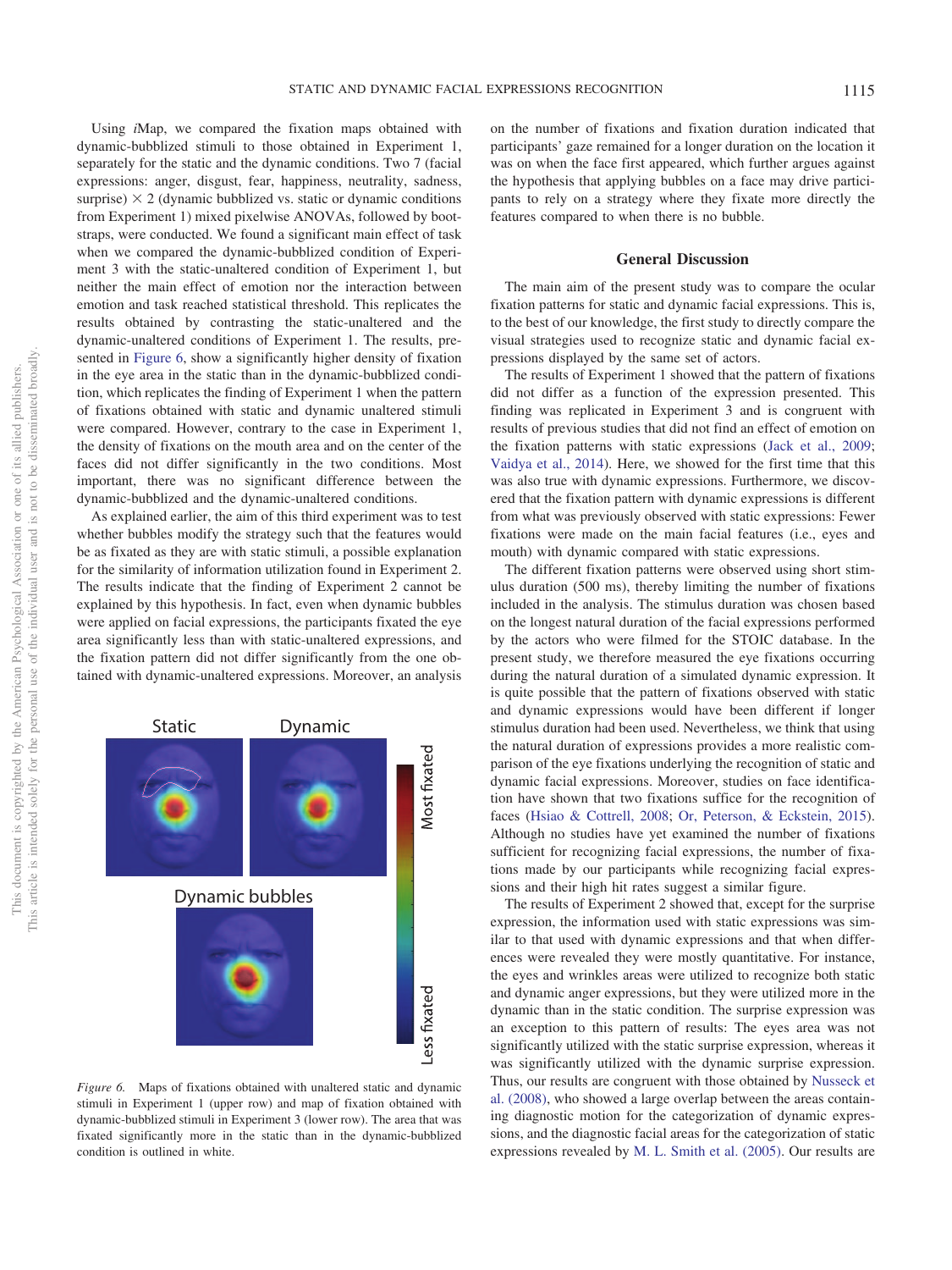also in agreement with those of [Yu et al. \(2012\),](#page-12-5) who showed a high correlation between the action units coded in visual memory and the action units actually available in facial expressions. In both these studies, however, some differences were revealed between the facial features or action units used with static and dynamic expressions, and these differences were difficult to interpret because the results with static and dynamic expressions were obtained in separate studies using different methodologies and different sets of stimuli. Here, static and dynamic facial expressions were directly compared using the same set of facial expressions and the same methodology. The results confirm that the facial features underlying facial expression recognition are similar for static and dynamic stimuli.

The results also provide more information regarding the specific pattern of feature utilization for each emotion. If one compares the pattern across expressions, one noticeable difference is that more facial areas were useful for the recognition of anger than for the recognition of the other emotions. This suggests that both the eye or frown lines and the mouth convey information about that emotion, whereas for the other emotions, the diagnostic information was typically limited to a single area. Note, however, that in the results presented in [Figure 5,](#page-6-0) the spatial frequency dimension was collapsed. One consequence of this is that the features that are useful in only one spatial frequency band may not reach the statistical threshold, whereas those that are useful in many spatial frequency bands will tend to reach the threshold. An analysis of the facial areas used in each spatial frequency band was also conducted (see Figure S1 in the online supplemental materials). From this analysis, one can see that the eyes and mouth areas were useful in at least three of the five spatial frequency bands for the anger expression, whereas for the other expressions they were never used in more than two spatial frequency bands. The diagnosticity of more spatial frequency bands for anger than for other expressions may perhaps be linked to the evolutionary importance of being able to efficiently recognize that expression, whether the individual displaying it is at close distance or farther away [\(F. W. Smith](#page-12-9) [& Schyns, 2009\)](#page-12-9). Such results are also consistent with those of studies showing that an anger expression can automatically capture visual attention [\(Fox et al., 2000;](#page-11-29) [Huang, Chang, & Chen, 2011;](#page-11-30) [Öhman, Soares, Juth, Lindström, & Esteves, 2012;](#page-11-31) see, however, [Becker, Anderson, Mortensen, Neufeld, & Neel, 2011\)](#page-10-18). It is also interesting to note (in Figure S1 of the online supplemental materials) that the eyes area is significantly useful in high spatial frequencies for the recognition of fear, which closely replicates the results of previous studies [\(Adolphs et al., 2005;](#page-10-19) [M. L. Smith et al.,](#page-12-2) [2005\)](#page-12-2).

The specific emotional categories included in the task have likely modulated the visual strategies revealed. In fact, in a recent study, [M. L. Smith and Merlusca \(2014\)](#page-12-10) showed that the information used to successfully categorize an expression changes as a function of the specific emotion labels included in a categorization task. Likewise, the number of identities and the specific way in which each of these identities express the emotions will also modulate the diagnostic information for the recognition of each expression. The pattern of eye fixations is also likely to be in part attributable to the specific characteristics of the task in which the participants took part. For instance, as mentioned in the introduction, the finding of similar versus different eye fixation patterns as a function of the emotion appears to depend on the task used: The

categorization of the six basic expressions at their apex most often lead to fixation patterns that do not change as a function of the expression presented, whereas other tasks like intensity judgments, deciding whether the expression presented is part of one predefined category, or categorizing subtle expressions have revealed different patterns for different emotions.

Altogether, the results of the three experiments presented here suggest that the differences observed in the fixation patterns are not linked to a differential use of the facial features during the recognition of facial expressions. It is important to note, however, that the dynamic Bubbles method used in Experiment 2 did not examine the use of motion information. Thus, similar facial areas may be revealed in static and dynamic classification images but for different reasons. For example, the finding that participants used the mouth area to recognize dynamic happy expressions may indicate that they processed its shape, its motion, or both. It has been shown that biological motion (e.g., the motion occurring in facial expressions) can be processed outside the fovea [\(Gurnsey,](#page-11-32) [Roddy, Ouhnana, & Troje, 2008;](#page-11-32) [Thompson, Hansen, Hess, &](#page-12-11) [Troje, 2007\)](#page-12-11). Thus, fixating mostly the center of dynamic facial expressions may have allowed the participants to extract biological motion information occurring around the main facial areas. This would predict a higher utilization of the low spatial frequencies with dynamic than with static stimuli. But we found no such difference in the peak or in the bandwidth of the spatial frequency tuning functions in Experiment 2. However, the present study was not designed in the best way to compare spatial frequency tuning for both kinds of stimuli. Although in the static condition one bubble appeared for the whole duration of a stimulus, in the dynamic condition a bubble's duration varied as a function of the spatial frequency band it was sampling, with increasing duration as the spatial frequency band increased. This manipulation was done to take into account the faster processing of lower spatial frequencies (e.g., [Hughes et al., 1990;](#page-11-23) [Parker et al., 1992\)](#page-11-24). Nevertheless, it makes the comparison of spatial frequency utilization between static and dynamic expressions more difficult, so more research will be necessary to assess this hypothesis.

Another hypothesis to explain the finding of similar facial features utilization despite different fixation patterns for static and dynamic expressions is that motion may make features more salient and therefore attract attention toward them (see also [Tobin,](#page-12-12) [Favelle, & Palermo, 2016\)](#page-12-12). A similar proposition has been made by [Horstmann and Ansorge \(2009\);](#page-11-33) they suggested that the advantage observed with dynamic expressions is in part due to motion's automatically capturing attention to dynamic stimuli. Hence, it has been shown that attention increases spatial resolution [\(Yeshurun &](#page-12-13) [Carrasco, 1998\)](#page-12-13). Directing attention toward the moving eyes and mouth could therefore increase the spatial resolution with which these areas are processed and reduce the need to directly fixate them.

On the other hand, one could propose that the finding of different ocular patterns for static and dynamic expressions reflects that individuals are less likely to look away from their initial fixation location when other potentially informative areas of the face are moving. In that regard, the analysis on the duration of the first fixation is particularly informative. In fact, the duration of the first fixation did not significantly differ between the static and dynamic-unaltered conditions. This suggests that participants made a saccade following a similar delay after stimulus onset in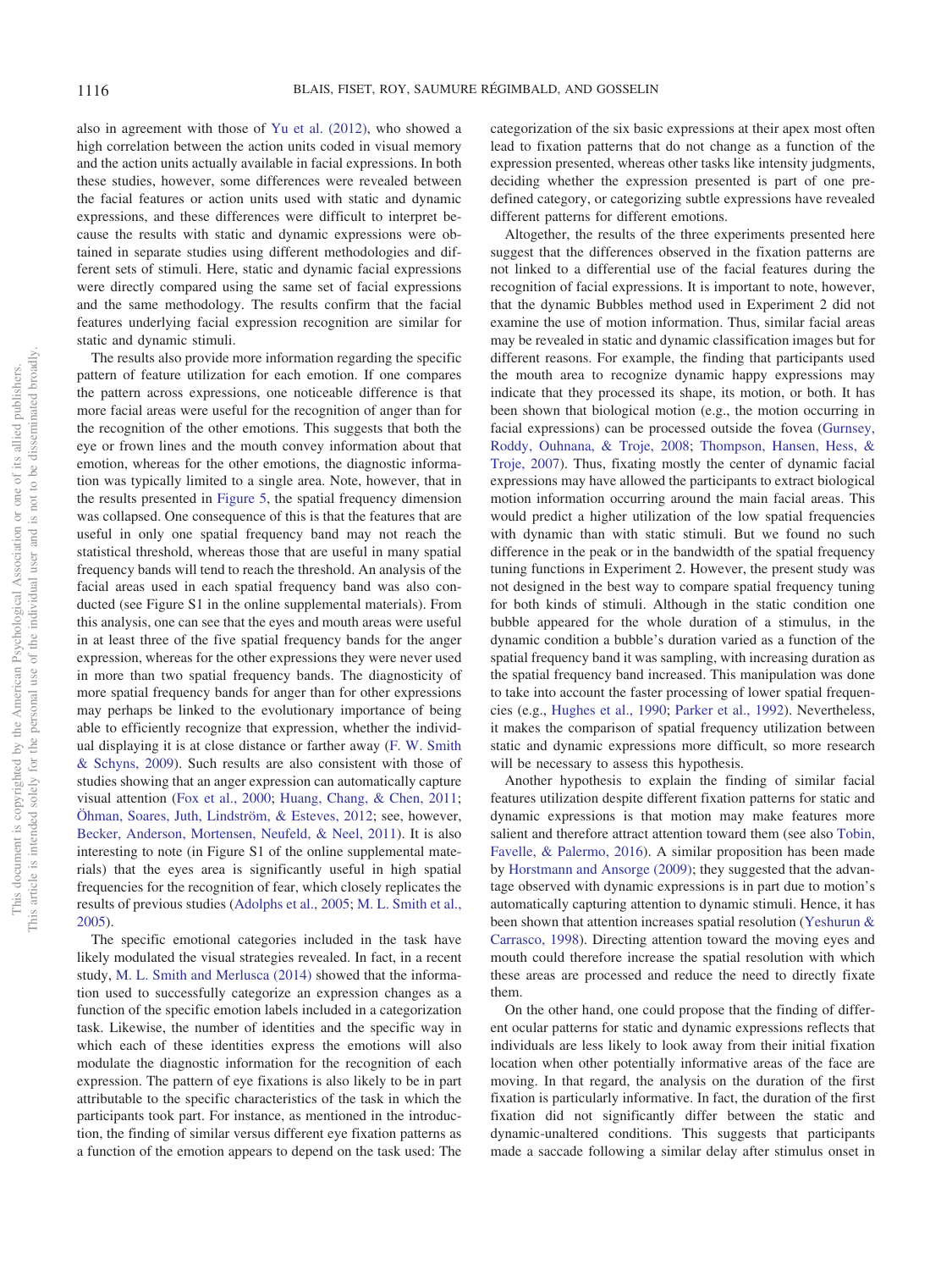both conditions. However, in the dynamic-unaltered condition, the next fixation was again directed close to the center of the face. Thus, the results do not support the hypothesis that one is simply less likely to look away from its initial fixation location when there is motion in the stimulus; they rather suggest that with static and dynamic stimuli, the fixations are directed toward different locations during the stimulus processing.

More research is needed to investigate the reason underlying the use of different fixation patterns with static and dynamic expressions. In that regard, the two hypotheses proposed earlier—that is, that participants fixate more on the center of the face with dynamic stimuli either because they process biological motion in periphery or because motion makes the features more salient and attracts attention toward them, thereby increasing their spatial resolution and decreasing the need to directly fixate the feature—need further investigation. These hypotheses have one point in common: They imply that fixations are directed toward the positions that will optimize information processing given the stimulus constraints, a proposition that has been supported by many studies in face processing [\(Hsiao & Cottrell, 2008;](#page-11-27) [Peterson & Eckstein, 2012;](#page-11-34) [Zerouali, Lina, & Jemel, 2013\)](#page-12-14). Following this line of thought, the present results predict that the sequence of fixations that will optimize facial expression processing should differ for static and dynamic expressions. Moreover, such a hypothesis may explain the finding of a longer first fixation when dynamic bubbles are applied over the stimulus. In fact, applying bubbles on the stimuli probably made more unpredictable the next optimal position to fixate, because a bubble is likely to have disappeared before the saccade lands on the new area. Relatedly, studying the time course of information utilization with static facial expressions could further the understanding of the mechanisms underlying the different eye fixation patterns with static and dynamic expressions.

Although the utilization of dynamic stimuli in the present study allowed us to take a humble step toward understanding the recognition of emotions in a more ecological setting, it is important to keep in mind that the stimuli used in the present study consisted of simulated rather than spontaneous facial expressions. Simulated expressions are used in most studies attempting to understand the mechanisms underlying the recognition of facial expressions. However, spontaneous and simulated facial expressions differ in laterality of motion at onset [\(Ross & Pulusu, 2013\)](#page-11-35) and in the time course of the facial action units involved [\(Cohn & Schmidt, 2004\)](#page-10-20). Thus, it would be interesting in future research to examine the visual strategies underlying the recognition of static and dynamic spontaneous expressions of emotion.

#### **References**

- <span id="page-10-19"></span>Adolphs, R., Gosselin, F., Buchanan, T. W., Tranel, D., Schyns, P., & Damasio, A. R. (2005, January 6). A mechanism for impaired fear recognition after amygdala damage. *Nature, 433,* 68 –72. [http://dx.doi](http://dx.doi.org/10.1038/nature03086) [.org/10.1038/nature03086](http://dx.doi.org/10.1038/nature03086)
- <span id="page-10-7"></span>Ahumada, A. J., Jr., & Lovell, J. (1971). Stimulus features in signal detection. *Journal of the Acoustical Society of America, 49,* 1751–1756. <http://dx.doi.org/10.1121/1.1912577>
- <span id="page-10-1"></span>Ambadar, Z., Schooler, J. W., & Cohn, J. F. (2005). Deciphering the enigmatic face: The importance of facial dynamics in interpreting subtle facial expressions. *Psychological Science*, 16, 403-410. [http://dx.doi](http://dx.doi.org/10.1111/j.0956-7976.2005.01548.x) [.org/10.1111/j.0956-7976.2005.01548.x](http://dx.doi.org/10.1111/j.0956-7976.2005.01548.x)
- <span id="page-10-15"></span>Bassili, J. N. (1979). Emotion recognition: The role of facial movement and the relative importance of upper and lower areas of the face. *Journal of Personality and Social Psychology, 37,* 2049 –2058. [http://dx.doi.org/](http://dx.doi.org/10.1037/0022-3514.37.11.2049) [10.1037/0022-3514.37.11.2049](http://dx.doi.org/10.1037/0022-3514.37.11.2049)
- <span id="page-10-0"></span>Beaudry, O., Roy-Charland, A., Perron, M., Cormier, I., & Tapp, R. (2014). Featural processing in recognition of emotional facial expressions. *Cognition and Emotion, 28,* 416 – 432. [http://dx.doi.org/10.1080/](http://dx.doi.org/10.1080/02699931.2013.833500) [02699931.2013.833500](http://dx.doi.org/10.1080/02699931.2013.833500)
- <span id="page-10-18"></span>Becker, D. V., Anderson, U. S., Mortensen, C. R., Neufeld, S. L., & Neel, R. (2011). The face in the crowd effect unconfounded: Happy faces, not angry faces, are more efficiently detected in single- and multiple-target visual search tasks. *Journal of Experimental Psychology: General, 140,* 637– 659. <http://dx.doi.org/10.1037/a0024060>
- <span id="page-10-8"></span>Blais, C., Jack, R. E., Scheepers, C., Fiset, D., & Caldara, R. (2008). Culture shapes how we look at faces. *PLoS ONE, 3*(8), e3022. [http://dx](http://dx.doi.org/10.1371/journal.pone.0003022) [.doi.org/10.1371/journal.pone.0003022](http://dx.doi.org/10.1371/journal.pone.0003022)
- <span id="page-10-6"></span>Blais, C., Roy, C., Fiset, D., Arguin, M., & Gosselin, F. (2012). The eyes are not the window to basic emotions. *Neuropsychologia, 50,* 2830 – 2838. <http://dx.doi.org/10.1016/j.neuropsychologia.2012.08.010>
- <span id="page-10-9"></span>Brainard, D. H. (1997). The Psychophysics Toolbox. *Spatial Vision, 10,* 433– 436. <http://dx.doi.org/10.1163/156856897X00357>
- <span id="page-10-5"></span>Buchan, J. N., Paré, M., & Munhall, K. G. (2007). Spatial statistics of gaze fixations during dynamic face processing. *Social Neuroscience, 2,* 1–13. <http://dx.doi.org/10.1080/17470910601043644>
- <span id="page-10-16"></span>Calder, A. J., Young, A. W., Keane, J., & Dean, M. (2000). Configural information in facial expression perception. *Journal of Experimental Psychology: Human Perception and Performance, 26,* 527–551. [http://](http://dx.doi.org/10.1037/0096-1523.26.2.527) [dx.doi.org/10.1037/0096-1523.26.2.527](http://dx.doi.org/10.1037/0096-1523.26.2.527)
- <span id="page-10-13"></span>Chauvin, A., Worsley, K. J., Schyns, P. G., Arguin, M., & Gosselin, F. (2005). Accurate statistical tests for smooth classification images. *Journal of Vision, 5,* 1. <http://dx.doi.org/10.1167/5.9.1>
- <span id="page-10-2"></span>Chiller-Glaus, S. D., Schwaninger, A., Hofer, F., Kleiner, M., & Knappmeyer, B. (2011). Recognition of emotion in moving and static composite faces. *Swiss Journal of Psychology, 70,* 233–240. [http://dx.doi](http://dx.doi.org/10.1024/1421-0185/a000061) [.org/10.1024/1421-0185/a000061](http://dx.doi.org/10.1024/1421-0185/a000061)
- <span id="page-10-14"></span>Chung, S. T., Legge, G. E., & Tjan, B. S. (2002). Spatial-frequency characteristics of letter identification in central and peripheral vision. *Vision Research, 42,* 2137–2152. [http://dx.doi.org/10.1016/S0042-](http://dx.doi.org/10.1016/S0042-6989%2802%2900092-5) [6989\(02\)00092-5](http://dx.doi.org/10.1016/S0042-6989%2802%2900092-5)
- <span id="page-10-20"></span>Cohn, J. F., & Schmidt, K. L. (2004). The timing of facial motion in posed and spontaneous smiles. *International Journal of Wavelets, Multiresolution, and Information Processing, 2,* 121–132. [http://dx.doi.org/10](http://dx.doi.org/10.1142/S021969130400041X) [.1142/S021969130400041X](http://dx.doi.org/10.1142/S021969130400041X)
- <span id="page-10-10"></span>Cornelissen, F. W., Peters, E. M., & Palmer, J. (2002). The Eyelink Toolbox: Eye tracking with MATLAB and the Psychophysics Toolbox. Behavior Research Methods, Instruments & Computers, 34, 613-617. <http://dx.doi.org/10.3758/BF03195489>
- <span id="page-10-4"></span>Coutrot, A., & Guyader, N. (2014). How saliency, faces, and sound influence gaze in dynamic social scenes. *Journal of Vision, 14,* 5. <http://dx.doi.org/10.1167/14.8.5>
- <span id="page-10-3"></span>Cunningham, D. W., & Wallraven, C. (2009). Dynamic information for the recognition of conversational expressions. *Journal of Vision, 9,* 7. [http://](http://dx.doi.org/10.1167/9.13.7) [dx.doi.org/10.1167/9.13.7](http://dx.doi.org/10.1167/9.13.7)
- <span id="page-10-17"></span>Dunlap, K. (1927). The role of eye-muscles and mouth-muscles in the expression of the emotions. *Genetic Psychology Monographs, 2,* 196 – 233.
- <span id="page-10-11"></span>Dupuis-Roy, N., Dufresne, K., Fiset, D., & Gosselin, F. (2012). The time course of chromatic and achromatic information extraction in a facegender discrimination task. *Perception ECVP Abstract, 41,* 114.
- <span id="page-10-12"></span>Dupuis-Roy, N., Fortin, I., Fiset, D., & Gosselin, F. (2009). Uncovering gender discrimination cues in a realistic setting. *Journal of Vision, 9,* 10. <http://dx.doi.org/10.1167/9.2.10>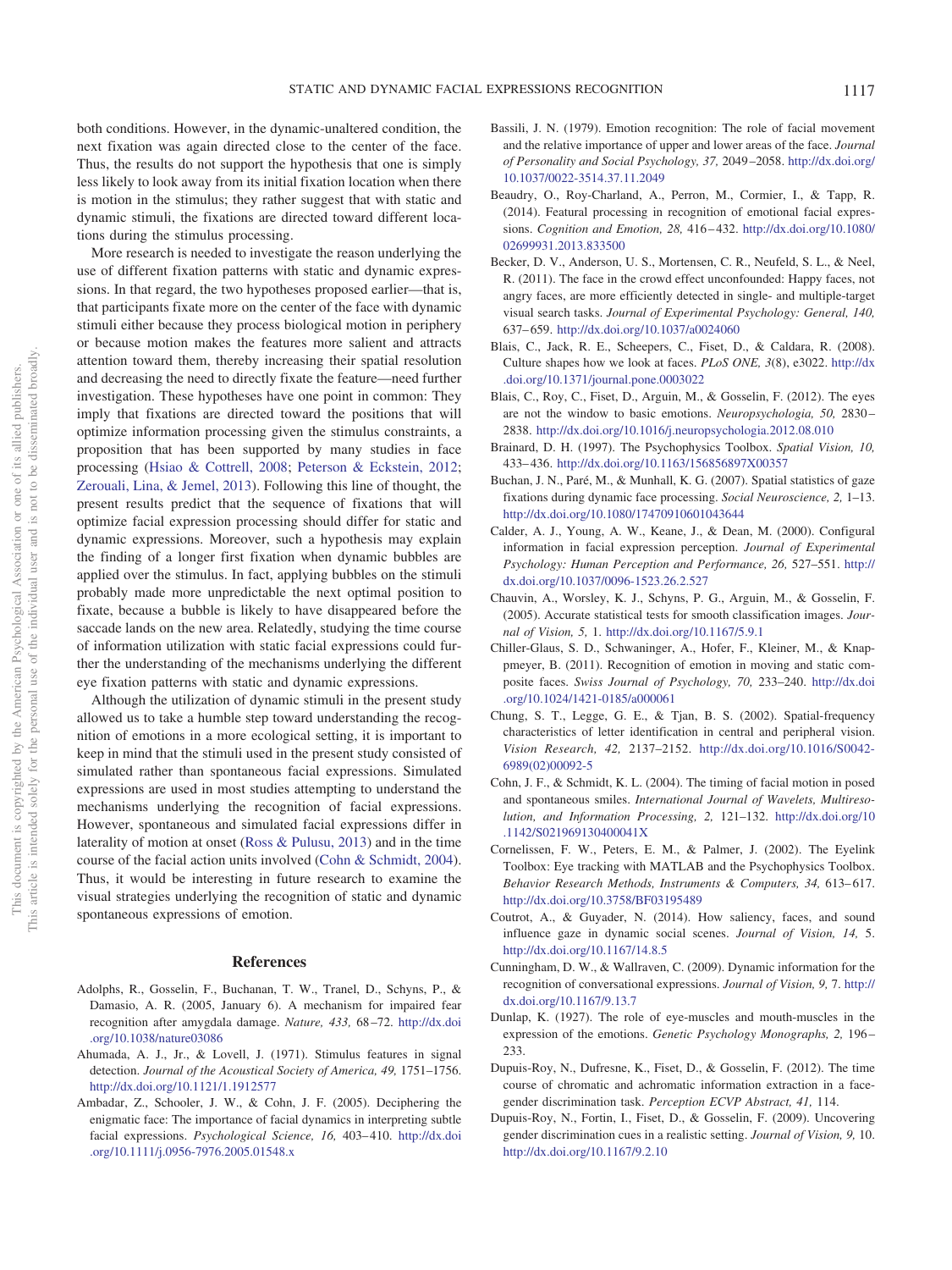- <span id="page-11-0"></span>Eisenbarth, H., & Alpers, G. W. (2011). Happy mouth and sad eyes: Scanning emotional facial expressions. *Emotion, 11*, 860-865. [http://dx](http://dx.doi.org/10.1037/a0022758) [.doi.org/10.1037/a0022758](http://dx.doi.org/10.1037/a0022758)
- <span id="page-11-11"></span>Ekman, P., & Friesen, W. V. (1978). *Facial action coding system: A technique for the measurement of facial movement*. Palo Alto, CA: Consulting Psychologists Press.
- <span id="page-11-21"></span>Field, A. (2013). *Discovering statistics using IBM SPSS statistics* (4th ed.). Thousand Oaks, CA: Sage.
- <span id="page-11-29"></span>Fox, E., Lester, V., Russo, R., Bowles, R. J., Pichler, A., & Dutton, K. (2000). Facial expressions of emotion: Are angry faces detected more efficiently? *Cognition and Emotion, 14,* 61–92. [http://dx.doi.org/10](http://dx.doi.org/10.1080/026999300378996) [.1080/026999300378996](http://dx.doi.org/10.1080/026999300378996)
- <span id="page-11-15"></span>Gosselin, F., & Schyns, P. G. (2001). Bubbles: A technique to reveal the use of information in recognition tasks. *Vision Research, 41,* 2261–2271. [http://dx.doi.org/10.1016/S0042-6989\(01\)00097-9](http://dx.doi.org/10.1016/S0042-6989%2801%2900097-9)
- <span id="page-11-32"></span>Gurnsey, R., Roddy, G., Ouhnana, M., & Troje, N. F. (2008). Stimulus magnification equates identification and discrimination of biological motion across the visual field. *Vision Research, 48,* 2827–2834. [http://](http://dx.doi.org/10.1016/j.visres.2008.09.016) [dx.doi.org/10.1016/j.visres.2008.09.016](http://dx.doi.org/10.1016/j.visres.2008.09.016)
- <span id="page-11-7"></span>Hammal, Z., Gosselin, F., & Fortin, I. (2009). How efficient are the recognition of dynamic and static facial expressions? *Journal of Vision, 9,* 499. <http://dx.doi.org/10.1167/9.8.499>
- <span id="page-11-25"></span>Hanawalt, N. G. (1944). The role of the upper and the lower parts of the face as a basis for judging facial expressions: II. In posed expressions and "candid-camera" pictures. *Journal of General Psychology, 31,* 23– 36. <http://dx.doi.org/10.1080/00221309.1944.10545217>
- <span id="page-11-33"></span>Horstmann, G., & Ansorge, U. (2009). Visual search for facial expressions of emotions: A comparison of dynamic and static faces. *Emotion, 9,* 29 –38. <http://dx.doi.org/10.1037/a0014147>
- <span id="page-11-27"></span>Hsiao, J. H. W., & Cottrell, G. (2008). Two fixations suffice in face recognition. *Psychological Science, 19,* 998 –1006. [http://dx.doi.org/10](http://dx.doi.org/10.1111/j.1467-9280.2008.02191.x) [.1111/j.1467-9280.2008.02191.x](http://dx.doi.org/10.1111/j.1467-9280.2008.02191.x)
- <span id="page-11-30"></span>Huang, S. L., Chang, Y. C., & Chen, Y. J. (2011). Task-irrelevant angry faces capture attention in visual search while modulated by resources. *Emotion, 11,* 544 –552. <http://dx.doi.org/10.1037/a0022763>
- <span id="page-11-23"></span>Hughes, H. C., Fendrich, R., & Reuter-Lorenz, P. A. (1990). Global versus local processing in the absence of low spatial frequencies. *Journal of Cognitive Neuroscience, 2,* 272–282. [http://dx.doi.org/10.1162/jocn](http://dx.doi.org/10.1162/jocn.1990.2.3.272) [.1990.2.3.272](http://dx.doi.org/10.1162/jocn.1990.2.3.272)
- <span id="page-11-2"></span>Humphreys, G. W., Donnelly, N., & Riddoch, M. J. (1993). Expression is computed separately from facial identity, and it is computed separately for moving and static faces: Neuropsychological evidence. *Neuropsychologia, 31,* 173–181. [http://dx.doi.org/10.1016/0028-3932\(93\)](http://dx.doi.org/10.1016/0028-3932%2893%2990045-2) [90045-2](http://dx.doi.org/10.1016/0028-3932%2893%2990045-2)
- <span id="page-11-1"></span>Jack, R. E., Blais, C., Scheepers, C., Schyns, P. G., & Caldara, R. (2009). Cultural confusions show that facial expressions are not universal. *Current Biology, 19,* 1543–1548. [http://dx.doi.org/10.1016/j.cub.2009](http://dx.doi.org/10.1016/j.cub.2009.07.051) [.07.051](http://dx.doi.org/10.1016/j.cub.2009.07.051)
- <span id="page-11-26"></span>Jack, R. E., Caldara, R., & Schyns, P. G. (2012). Internal representations reveal cultural diversity in expectations of facial expressions of emotion. *Journal of Experimental Psychology: General, 141,* 19 –25. [http://dx.doi](http://dx.doi.org/10.1037/a0023463) [.org/10.1037/a0023463](http://dx.doi.org/10.1037/a0023463)
- <span id="page-11-12"></span>Jack, R. E., Garrod, O. G., & Schyns, P. G. (2014). Dynamic facial expressions of emotion transmit an evolving hierarchy of signals over time. *Current Biology, 24,* 187–192. [http://dx.doi.org/10.1016/j.cub](http://dx.doi.org/10.1016/j.cub.2013.11.064) [.2013.11.064](http://dx.doi.org/10.1016/j.cub.2013.11.064)
- <span id="page-11-13"></span>Jack, R. E., Garrod, O. G., Yu, H., Caldara, R., & Schyns, P. G. (2012). Facial expressions of emotion are not culturally universal. *Proceedings of the National Academy of Sciences of the United States of America, 109,* 7241–7244. <http://dx.doi.org/10.1073/pnas.1200155109>
- <span id="page-11-14"></span>Jack, R. E., Sun, W., Delis, I., Garrod, O. G., & Schyns, P. G. (2016). Four not six: Revealing culturally common facial expressions of emotion. *Journal of Experimental Psychology: General, 145,* 708 –730. [http://dx](http://dx.doi.org/10.1037/xge0000162) [.doi.org/10.1037/xge0000162](http://dx.doi.org/10.1037/xge0000162)
- <span id="page-11-4"></span>Kilts, C. D., Egan, G., Gideon, D. A., Ely, T. D., & Hoffman, J. M. (2003). Dissociable neural pathways are involved in the recognition of emotion in static and dynamic facial expressions. *NeuroImage, 18,* 156 –168. <http://dx.doi.org/10.1006/nimg.2002.1323>
- <span id="page-11-17"></span>Kleiner, M., Brainard, D., Pelli, D., Ingling, A., Murray, R., & Broussard, C. (2007). What's new in Psychtoolbox-3. *Perception, 36,* 1.
- <span id="page-11-5"></span>LaBar, K. S., Crupain, M. J., Voyvodic, J. T., & McCarthy, G. (2003). Dynamic perception of facial affect and identity in the human brain. *Cerebral Cortex, 13,* 1023–1033. [http://dx.doi.org/10.1093/cercor/13.10](http://dx.doi.org/10.1093/cercor/13.10.1023) [.1023](http://dx.doi.org/10.1093/cercor/13.10.1023)
- <span id="page-11-22"></span>Lao, J., Miellet, S., Pernet, C., Sokhn, N., & Caldara, R. (2016). *i*Map4*i*Map: An open source toolbox for the statistical fixation mapping of eye movement data with linear mixed modeling. *Behavior Research Methods*. Advance online publication. [http://dx.doi.org/10.3758/s13428-](http://dx.doi.org/10.3758/s13428-016-0737-x) [016-0737-x](http://dx.doi.org/10.3758/s13428-016-0737-x)
- <span id="page-11-9"></span>Lischke, A., Berger, C., Prehn, K., Heinrichs, M., Herpertz, S. C., & Domes, G. (2012). Intranasal oxytocin enhances emotion recognition from dynamic facial expressions and leaves eye-gaze unaffected. *Psychoneuroendocrinology, 37,* 475– 481. [http://dx.doi.org/10.1016/j](http://dx.doi.org/10.1016/j.psyneuen.2011.07.015) [.psyneuen.2011.07.015](http://dx.doi.org/10.1016/j.psyneuen.2011.07.015)
- <span id="page-11-16"></span>MATLAB and Statistics Toolbox Release. (2006). Natick, Massachusetts: The MathWorks, Inc.
- <span id="page-11-8"></span>Matsuzaki, N., & Sato, T. (2008). The perception of facial expressions from two-frame apparent motion. *Perception, 37,* 1560 –1568. [http://dx](http://dx.doi.org/10.1068/p5769) [.doi.org/10.1068/p5769](http://dx.doi.org/10.1068/p5769)
- <span id="page-11-10"></span>Nusseck, M., Cunningham, D. W., Wallraven, C., & Bülthoff, H. H. (2008). The contribution of different facial regions to the recognition of conversational expressions. *Journal of Vision, 8,* 1. [http://dx.doi.org/10](http://dx.doi.org/10.1167/8.8.1) [.1167/8.8.1](http://dx.doi.org/10.1167/8.8.1)
- <span id="page-11-31"></span>Öhman, A., Soares, S. C., Juth, P., Lindström, B., & Esteves, F. (2012). Evolutionary derived modulations of attention to two common fear stimuli: Serpents and hostile humans. *Journal of Cognitive Psychology, 24,* 17–32. <http://dx.doi.org/10.1080/20445911.2011.629603>
- <span id="page-11-28"></span>Or, C. C. F., Peterson, M. F., & Eckstein, M. P. (2015). Initial eye movements during face identification are optimal and similar across cultures. *Journal of Vision, 15,* 12. <http://dx.doi.org/10.1167/15.13.12>
- <span id="page-11-24"></span>Parker, D. M., Lishman, J. R., & Hughes, J. (1992). Temporal integration of spatially filtered visual images. *Perception, 21,* 147–160. [http://dx](http://dx.doi.org/10.1068/p210147) [.doi.org/10.1068/p210147](http://dx.doi.org/10.1068/p210147)
- <span id="page-11-18"></span>Pelli, D. G. (1997). The VideoToolbox software for visual psychophysics: Transforming numbers into movies. *Spatial Vision, 10,* 437– 442. [http://](http://dx.doi.org/10.1163/156856897X00366) [dx.doi.org/10.1163/156856897X00366](http://dx.doi.org/10.1163/156856897X00366)
- <span id="page-11-34"></span>Peterson, M. F., & Eckstein, M. P. (2012). Looking just below the eyes is optimal across face recognition tasks. *Proceedings of the National Academy of Sciences of the United States of America, 109*(48), E3314 – E3323. <http://dx.doi.org/10.1073/pnas.1214269109>
- <span id="page-11-35"></span>Ross, E. D., & Pulusu, V. K. (2013). Posed versus spontaneous facial expressions are modulated by opposite cerebral hemispheres. *Cortex, 49,* 1280 –1291. <http://dx.doi.org/10.1016/j.cortex.2012.05.002>
- <span id="page-11-19"></span>Roy, C., Blais, C., Fiset, D., Rainville, P., & Gosselin, F. (2015). Efficient information for recognizing pain in facial expressions. *European Journal of Pain, 19,* 852– 860. <http://dx.doi.org/10.1002/ejp.676>
- <span id="page-11-20"></span>Roy, S., Roy, C., Fortin, I., Ethier-Majcher, C., Belin, P., & Gosselin, F. (2007). A dynamic facial expression database. *Journal of Vision, 7,* 944. <http://dx.doi.org/10.1167/7.9.944>
- <span id="page-11-6"></span>Sato, W., Kochiyama, T., Yoshikawa, S., Naito, E., & Matsumura, M. (2004). Enhanced neural activity in response to dynamic facial expressions of emotion: An fMRI study. *Cognitive Brain Research, 20,* 81–91. <http://dx.doi.org/10.1016/j.cogbrainres.2004.01.008>
- <span id="page-11-3"></span>Schultz, J., & Pilz, K. S. (2009). Natural facial motion enhances cortical responses to faces. *Experimental Brain Research, 194,* 465– 475. [http://](http://dx.doi.org/10.1007/s00221-009-1721-9) [dx.doi.org/10.1007/s00221-009-1721-9](http://dx.doi.org/10.1007/s00221-009-1721-9)